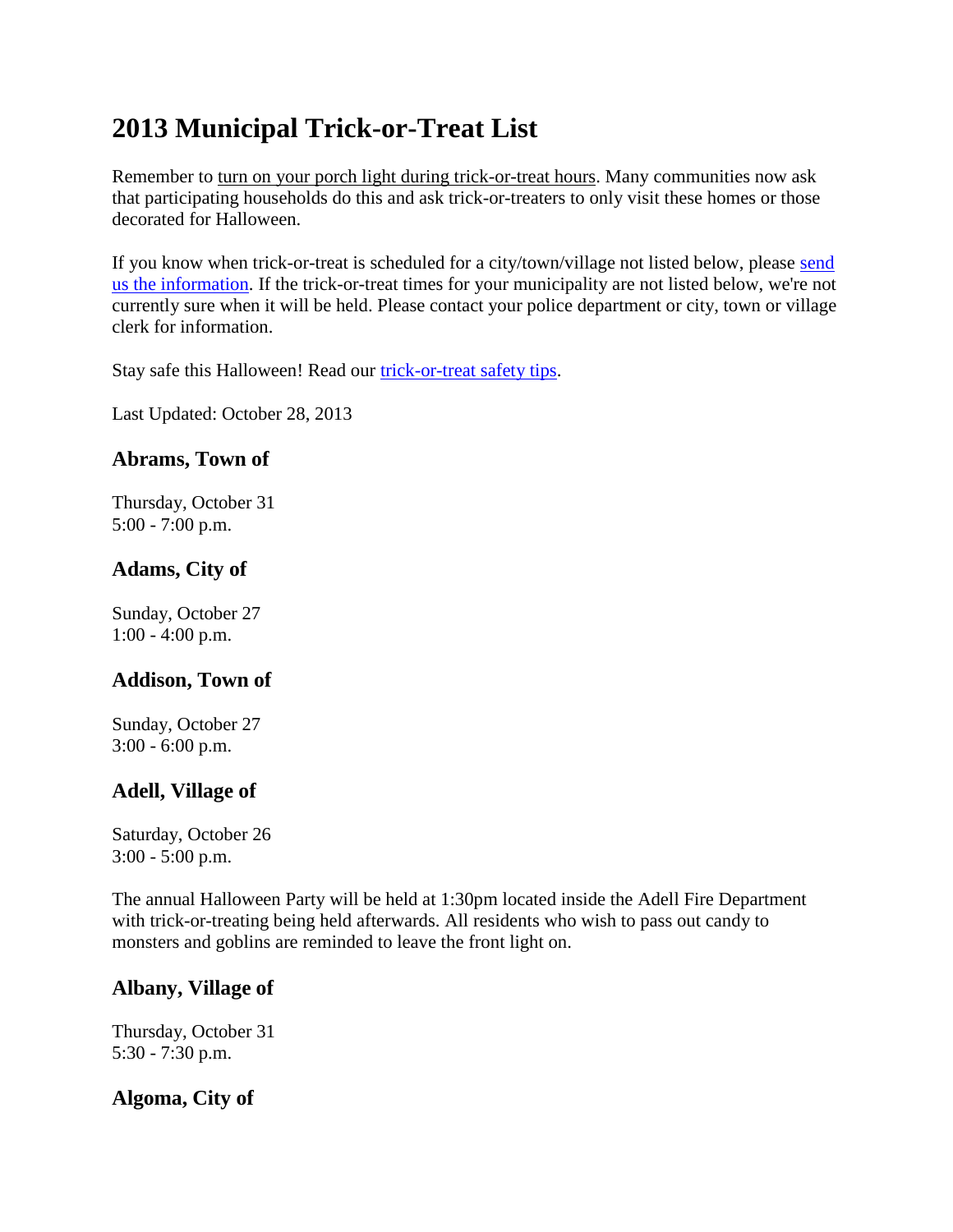Thursday, October 31  $4:00 - 6:00$  p.m.

#### **Algoma, Town of**

Thursday, October 31 5:00 - 7:00 p.m.

#### **Allouez, Village of**

Thursday, October 31 4:00 - 7:00 p.m.

#### **Almond, Village of**

Friday, November 1 5:00 - 7:00 p.m.

The Lions party is at 7pm at the east gym at School.

#### **Amherst, Village of**

Sunday, October 27 3:00 - 6:00 p.m.

#### **Anderson, Town of**

The Town of Anderson does not set a specific date or time for trick-or-treating.

#### **Antigo, City of**

Sunday, October 27 2:30 - 4:30 p.m.

The Optimist Halloween Parade will begin at 2pm at Dorr Street and 5th Avenue, and will end in the municipal lot on Field Street behind Boetcher's Bar. Trick-or-Treating will begin after the parade. Please only visit houses that have their lights on.

# **Appleton, City of**

Thursday, October 31 4:00 - 8:00 p.m.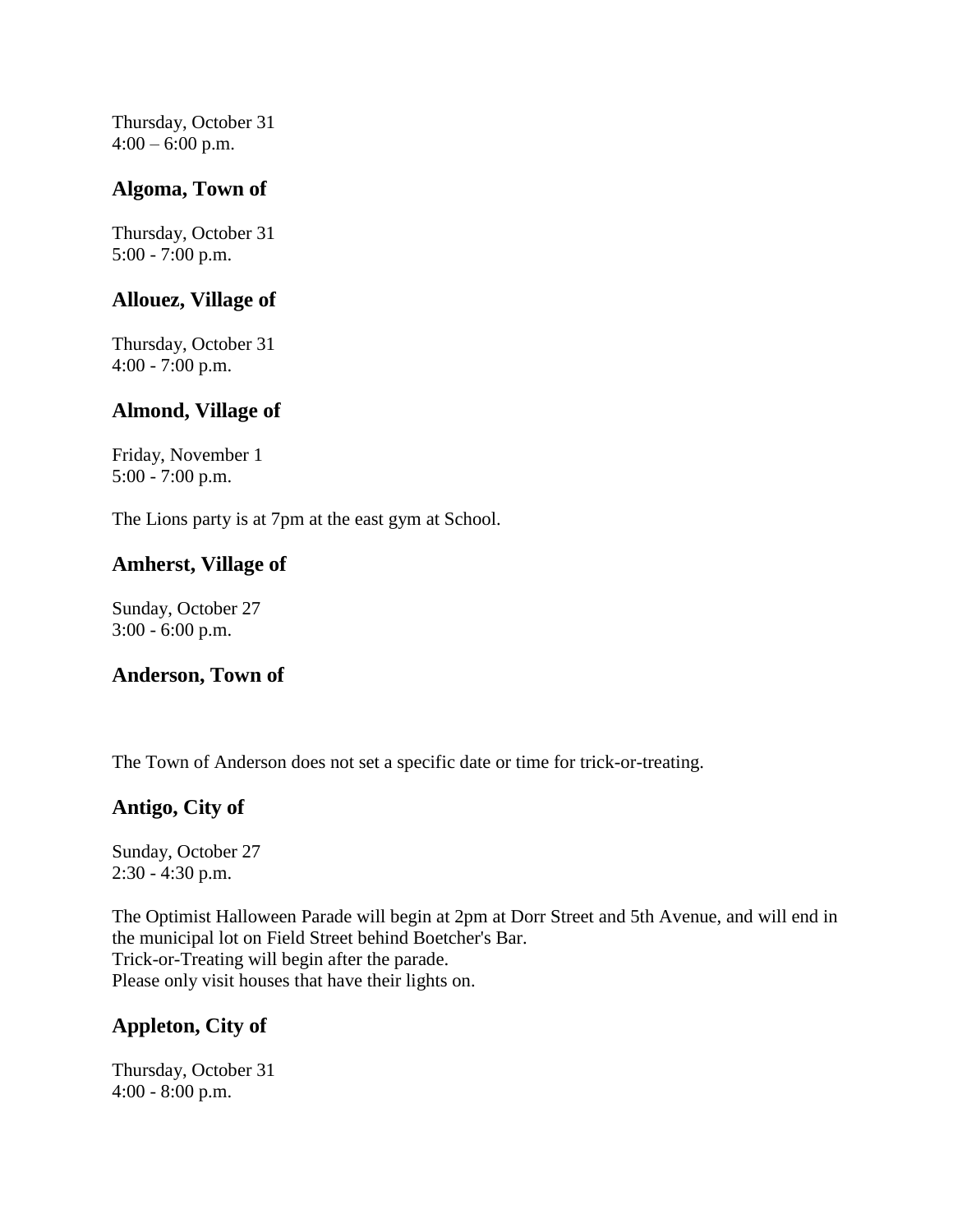Trick-or-treat is always held on October 31st from 4pm to 8pm.

### **Arcadia**

Thursday, October 31 5:30 - 7:30 p.m.

### **Ashford, Town of**

Trick-or-treating is held in the Village of Campbellsport.

#### **Ashippun, Town of**

Saturday, October 26 6:00 - 8:00 p.m.

Leave your porch light on to participate.

#### **Ashwaubenon, Village of**

Thursday, October 31 4:00 - 7:00 p.m.

#### **Athens, Village of**

Sunday, October 27 4:00 - 6:00 p.m.

#### **Augusta, City of**

Thursday, October 31 5:00 - 7:30 p.m.

#### **Baileys Harbor, Village of**

Thursday, October 31  $4:00 - ?$ 

#### **Baldwin, Village of**

Thursday, October 31 Dusk - 8:00 p.m.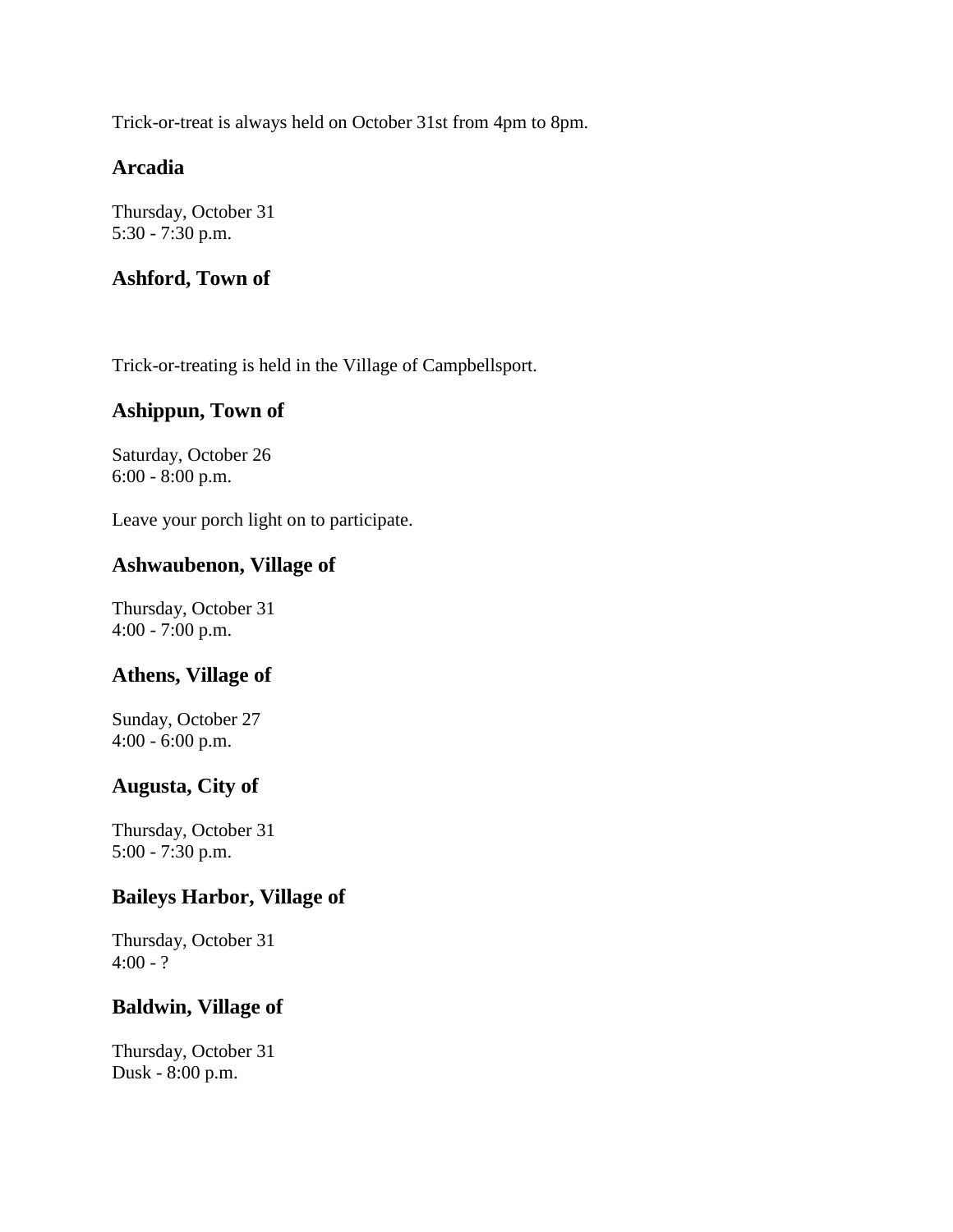The Village of Baldwin does not set a specific date or time for trick-or-treating, however this is the recommended date & time. Leave your front porch light on to participate.

### **Baraboo, City of**

Thursday, October 31 4:00 - 7:00 p.m.

#### **Barnes, Town of**

The Town of Barnes does not set a specific date or time for trick-or-treating.

### **Barron, City of**

Thursday, October 31 4:30 - 7:30 p.m.

### **Bay View**

Sunday, October 27 1:00 - 4:00 p.m.

# **Bayfield, City of**

Thursday, October 31 Dusk - ?

#### **Bayside, Village of**

Sunday, October 27 2:30 - 5:30 p.m.

#### **Beaver Dam, City of**

Sunday, October 27  $4:00 - 6:00$  p.m.

#### **Belgium, Village of**

Sunday, October 27 4:00 - 7:00 p.m.

#### **Bellevue, Village of**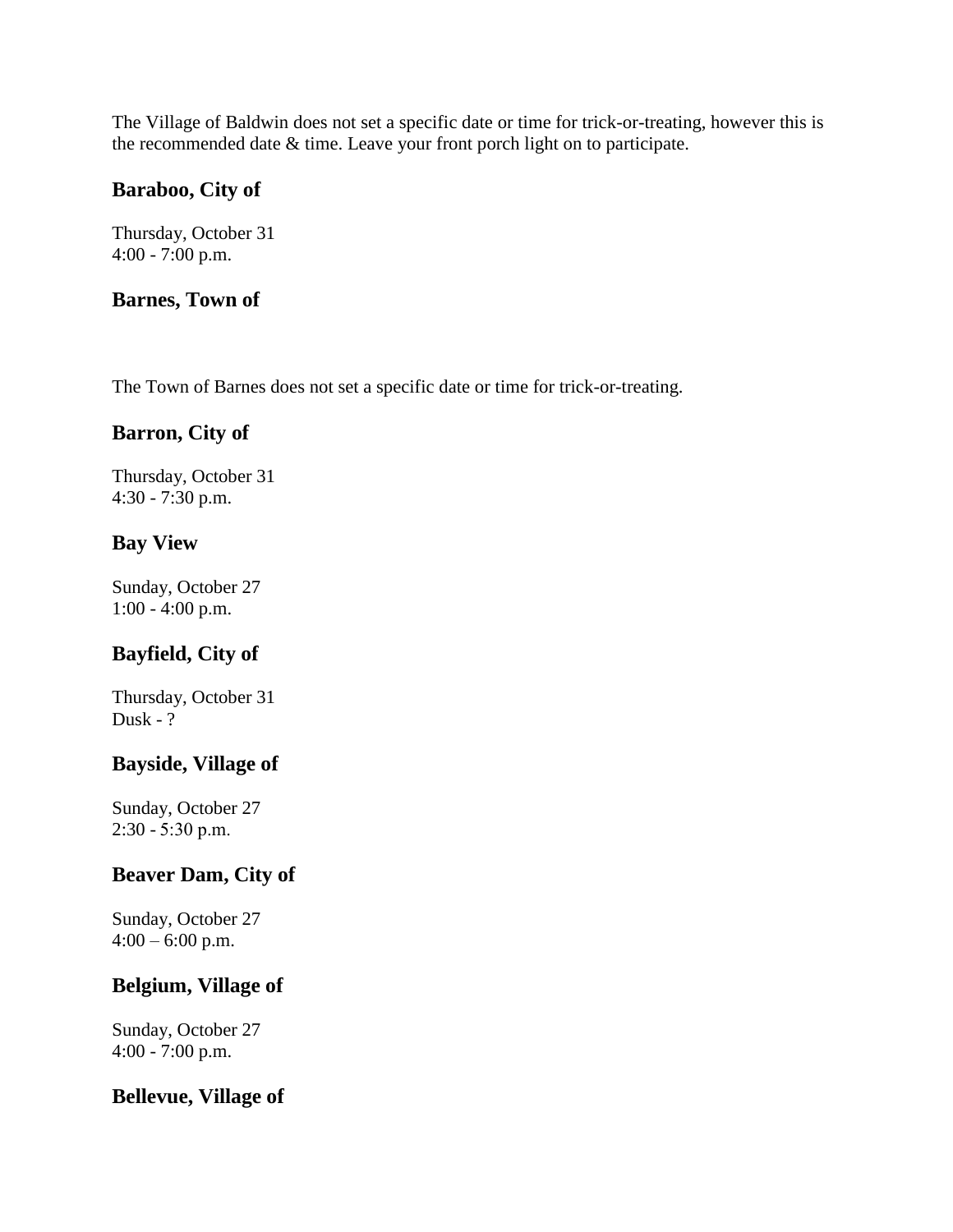Thursday, October 31 4:00 - 7:00 p.m.

### **Beloit, City of**

Thursday, October 31 5:00 - 7:00 p.m.

### **Berlin, City of**

Sunday, October 27 3:00 - 6:00 p.m.

### **Big Bend, Village of**

Thursday, October 31 6:00 - 8:00 p.m.

### **Black Earth, Town of**

The Town of Black Earth does not set a specific date or time for trick-or-treating.

# **Bloomer, City of**

Thursday, October 31 4:00 - 7:00 p.m.

# **Blooming Grove, Town of**

The Town of Blooming Grove does not set a specific date or time for trick-or-treating.

#### **Bonduel, Village of**

Thursday, October 31 5:00 - 7:00 p.m.

#### **Boscobel, City of**

Thursday, October 31 5:00 - 8:00 p.m.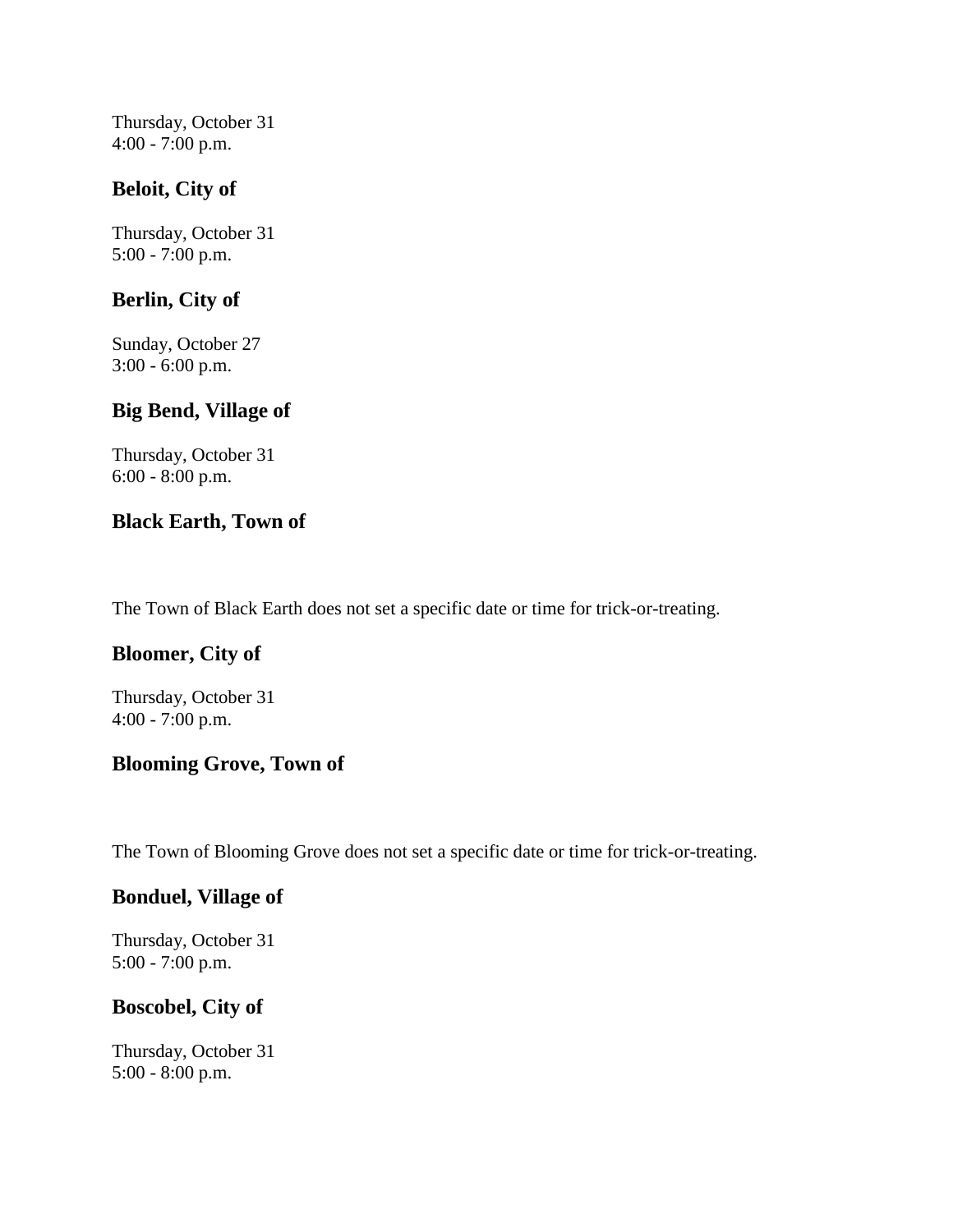### **Boulder Junction, Town of**

Saturday, October 26 3:00 - 5:00 p.m.

#### **Bradley, Town of**

The Town of Baldwin does not set a specific date or time for trick-or-treating, but adheres to the City of Tomahawk's date and times.

#### **Brighton, Town of**

The Town of Brighton does not set a specific date or time for trick-or-treating.

#### **Brillion, City of**

Thursday, October 31 4:30 - 6:30 p.m.

#### **Bristol, Town of**

The Town of Bristol does not set a specific date or time for trick-or-treating, but adheres to the City of Sun Prairie's date and times.

#### **Brodhead, City of**

TBD

#### **Brookfield, City of**

Thursday, October 31 5:00 - 7:30 p.m.

Trick or Treat is always on Halloween Day (October 31st) from 5:00 to 7:30 p.m.

#### **Brookfield, Town of**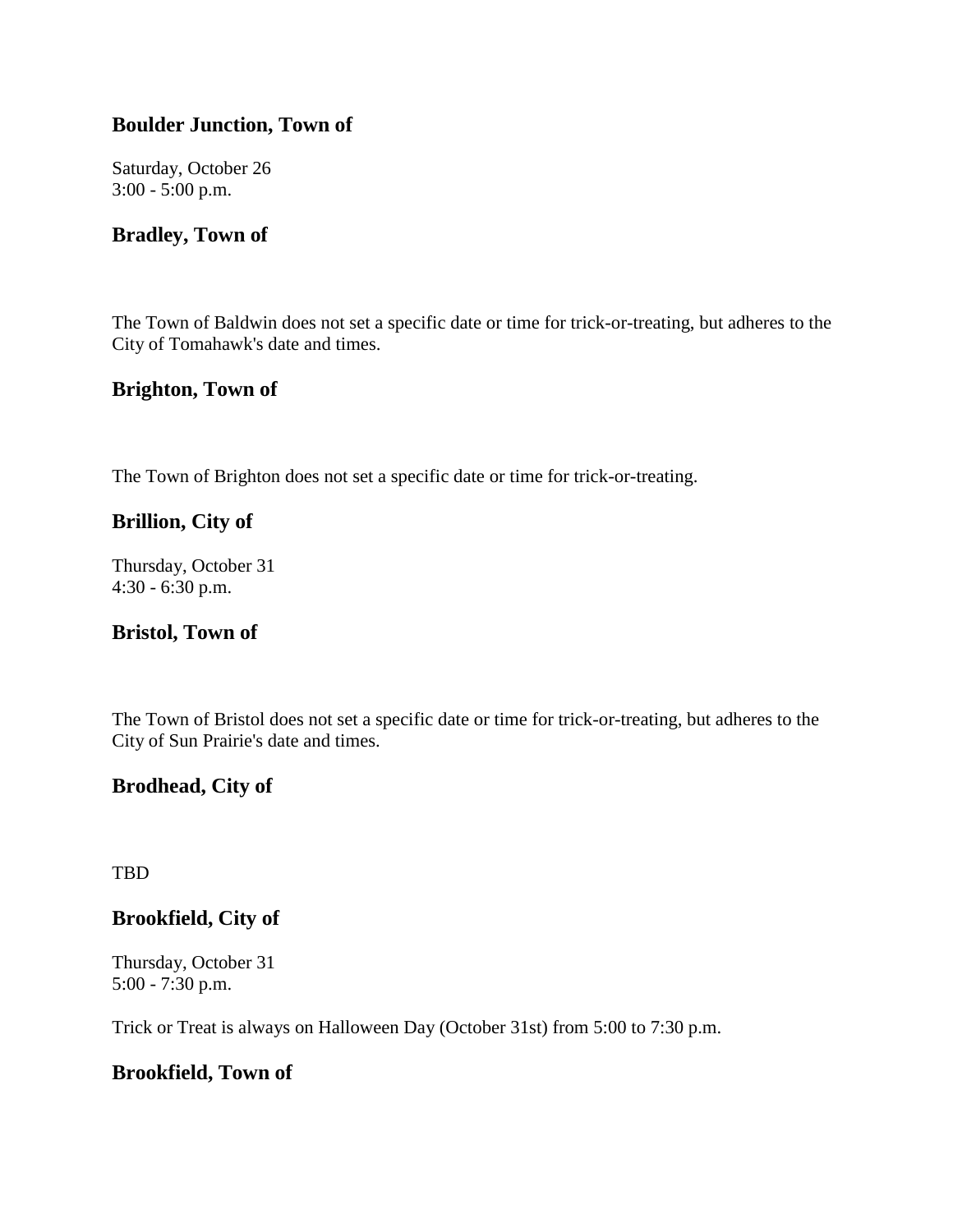Thursday, October 31 6:00 - 8:00 p.m.

#### **Brooklyn, Village of**

Thursday, October 31 4:00 - 7:30 p.m.

#### **Brown Deer, Village of**

Sunday, October 27 1:00 - 4:00 p.m.

#### **Brule, Town of**

The Town of Brule does not set a specific date or time for trick-or-treating.

#### **Buchanan, Town of**

Thursday, October 31 4:00 - 8:00 p.m.

#### **Buffalo, Town of**

The Town of Baldwin does not set a specific date or time for trick-or-treating, but adheres to the City of Montello, Pardeeville, and Dalton dates and times.

#### **Burke, Town of**

The Town of Burke does not set a specific date or time for trick-or-treating.

#### **Burlington, City of**

Thursday, October 31 5:30 - 7:30 p.m.

#### **Burlington, Town of**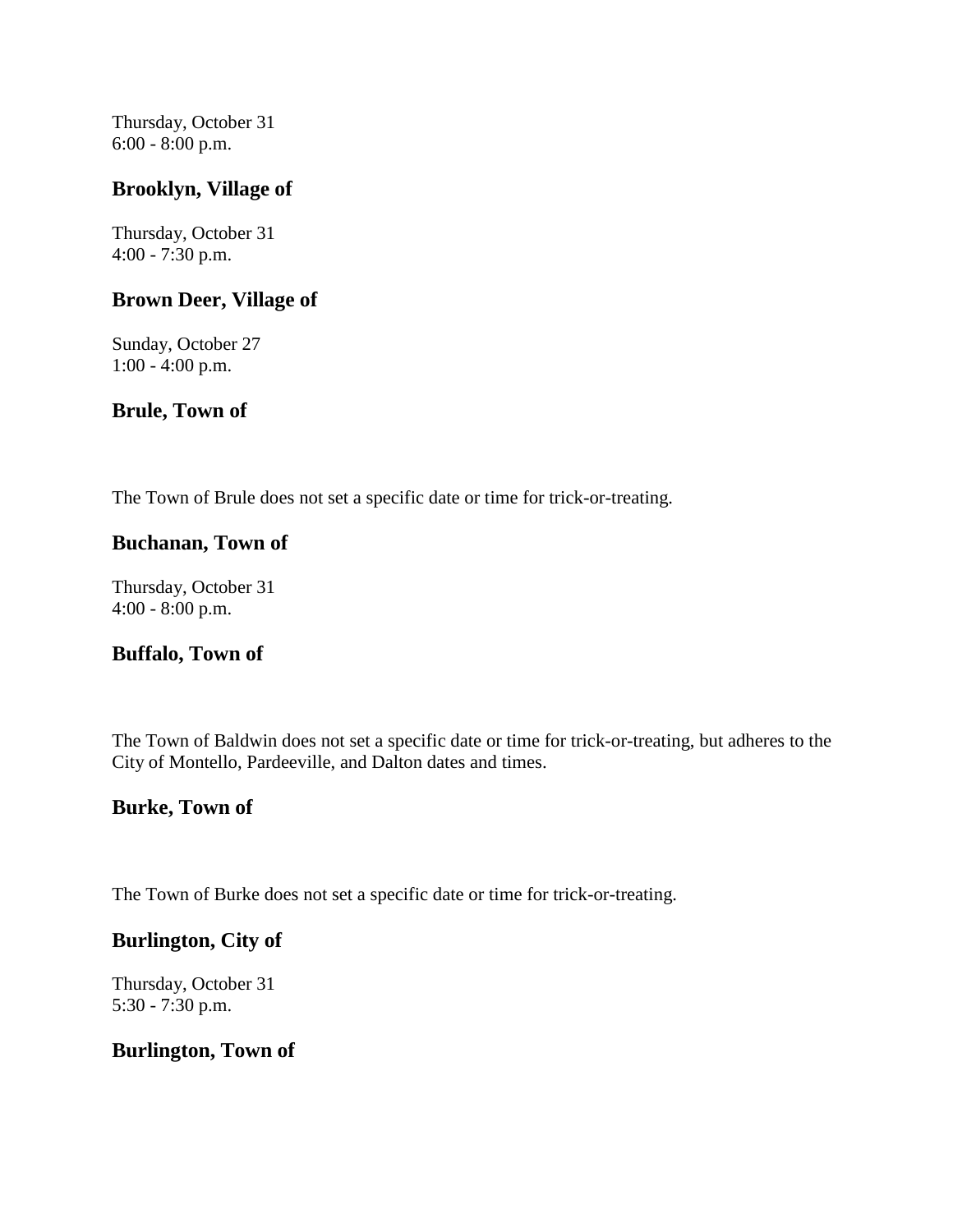Thursday, October 31 5:30 - 7:30 p.m.

#### **Butler, Village of**

Sunday, October 27 4:00 - 7:00 p.m.

#### **Caledonia, Village of**

Sunday, November 3 4:00 - 7:00 p.m.

#### **Cambria, Village of**

Thursday, October 31 5:00 - 7:00 p.m.

#### **Camp Douglas, Village of**

Thursday, October 31 4:00 - 7:00 p.m.

#### **Campbellsport, Village of**

Sunday, October 27 2:00 - 4:00 p.m.

#### **Casco, Village of**

Sunday, October 27 Noon - 2:00 p.m.

#### **Cedarburg, City of**

Saturday, October 26 5:00 - 8:00 p.m.

#### **Chilton, City of**

Sunday, October 27 3:00 - 5:00 p.m.

#### **Chippewa Falls, City of**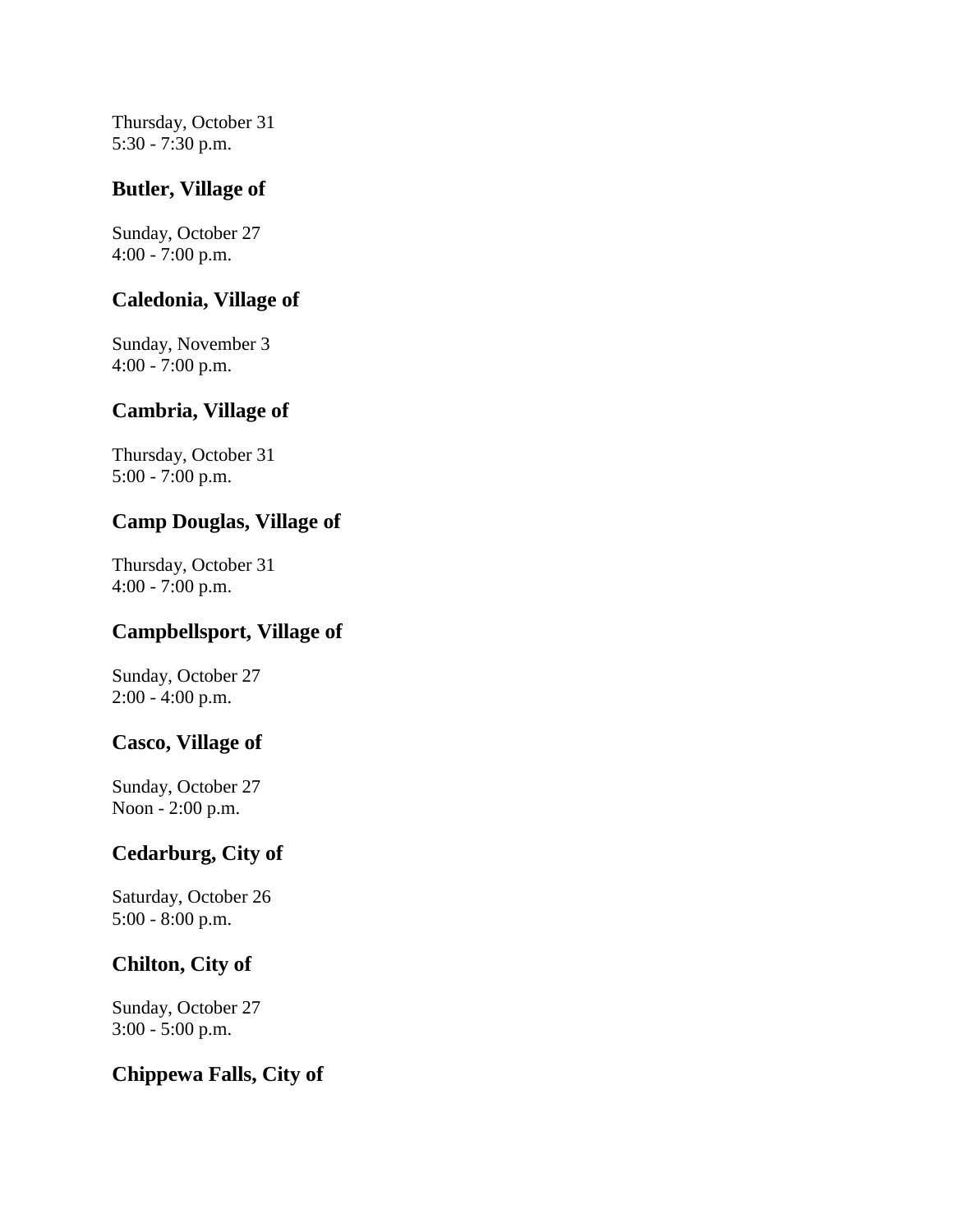Thursday, October 31 5:00 - 7:00 p.m.

Trick-or-treat at downtown businesses from 3:00 - 5:00 p.m.

### **Clintonville, City of**

Sunday, October 27 4:00 - 7:00 p.m.

#### **Combined Locks, Village of**

Thursday, October 31 5:00 - 7:00 p.m.

# **Crivitz, Village of**

Thursday, October 31 3:00 - 6:00 p.m.

### **Cudahy, City of**

Sunday, October 27 2:00 - 4:00 p.m.

# **Darien, Village of**

Thursday, October 31 5:00 - 7:00 p.m.

# **Darlington, City of**

Thursday, October 31 6:00 - 8:00 p.m.

# **De Pere, City of**

Thursday, October 31 4:00 - 7:00 p.m.

#### **Deerfield, Village of**

Thursday, October 31 5:00 - 7:00 p.m.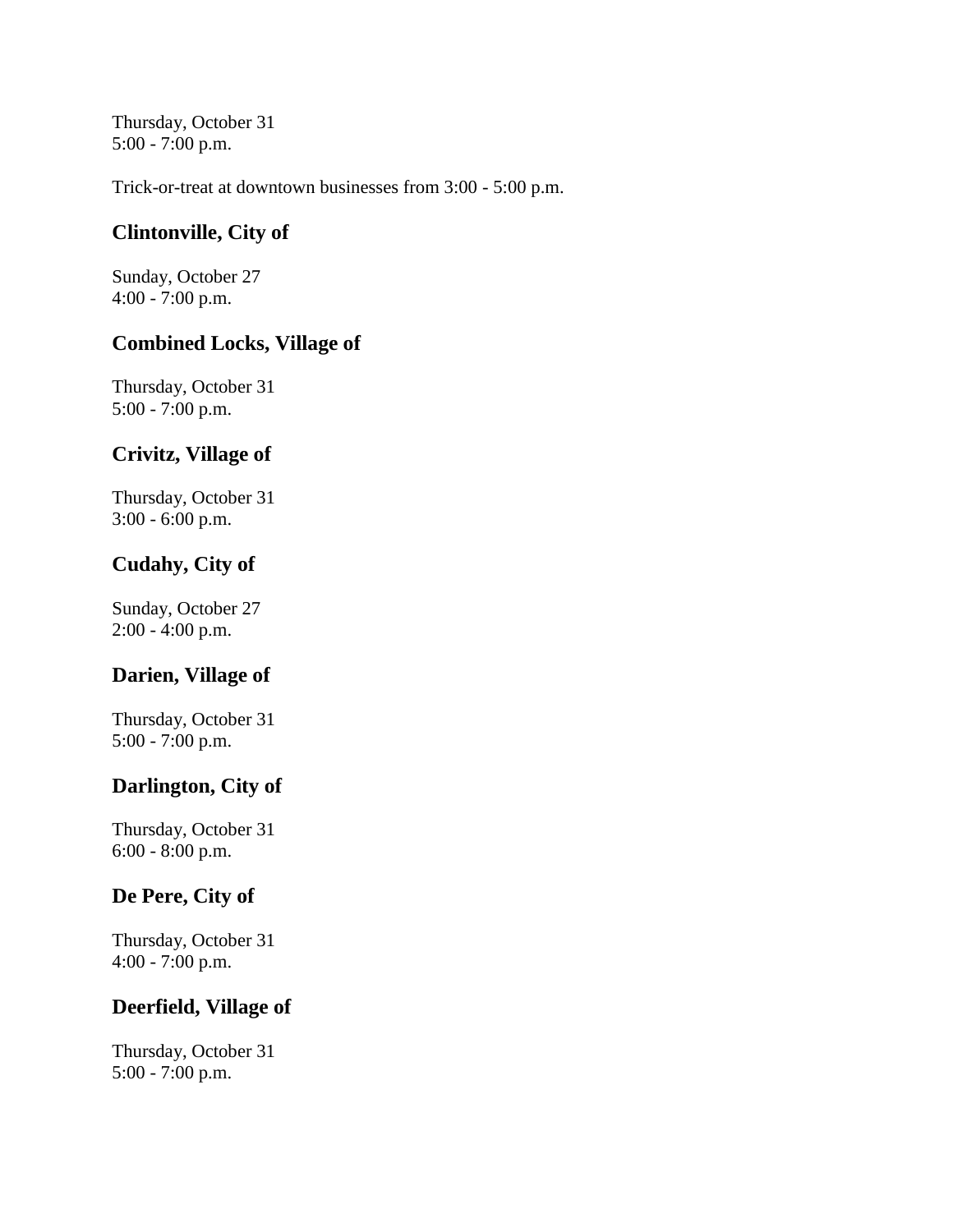### **DeForest, Village of**

Thursday, October 31 4:00 - 8:00 p.m.

### **Delafield, City of**

Sunday, October 27 5:00 - 8:00 p.m.

# **Delafield, Town of**

Thursday, October 31 5:00 - 8:00 p.m.

### **Denmark, Village of**

Thursday, October 31 3:00 - 6:00 p.m.

Parade to immediately follow.

#### **Dousman, Village of**

Thursday, October 31 4:00 - 7:00 p.m.

### **Eagle, Town of**

Saturday, October 26 4:00 - 6:00 p.m.

### **Eagle, Village of**

Saturday, October 26 4:00 - 6:00 p.m.

#### **East Troy, Village of**

Thursday, October 31 5:00 - 7:30 p.m.

#### **Elkhart Lake, Village of**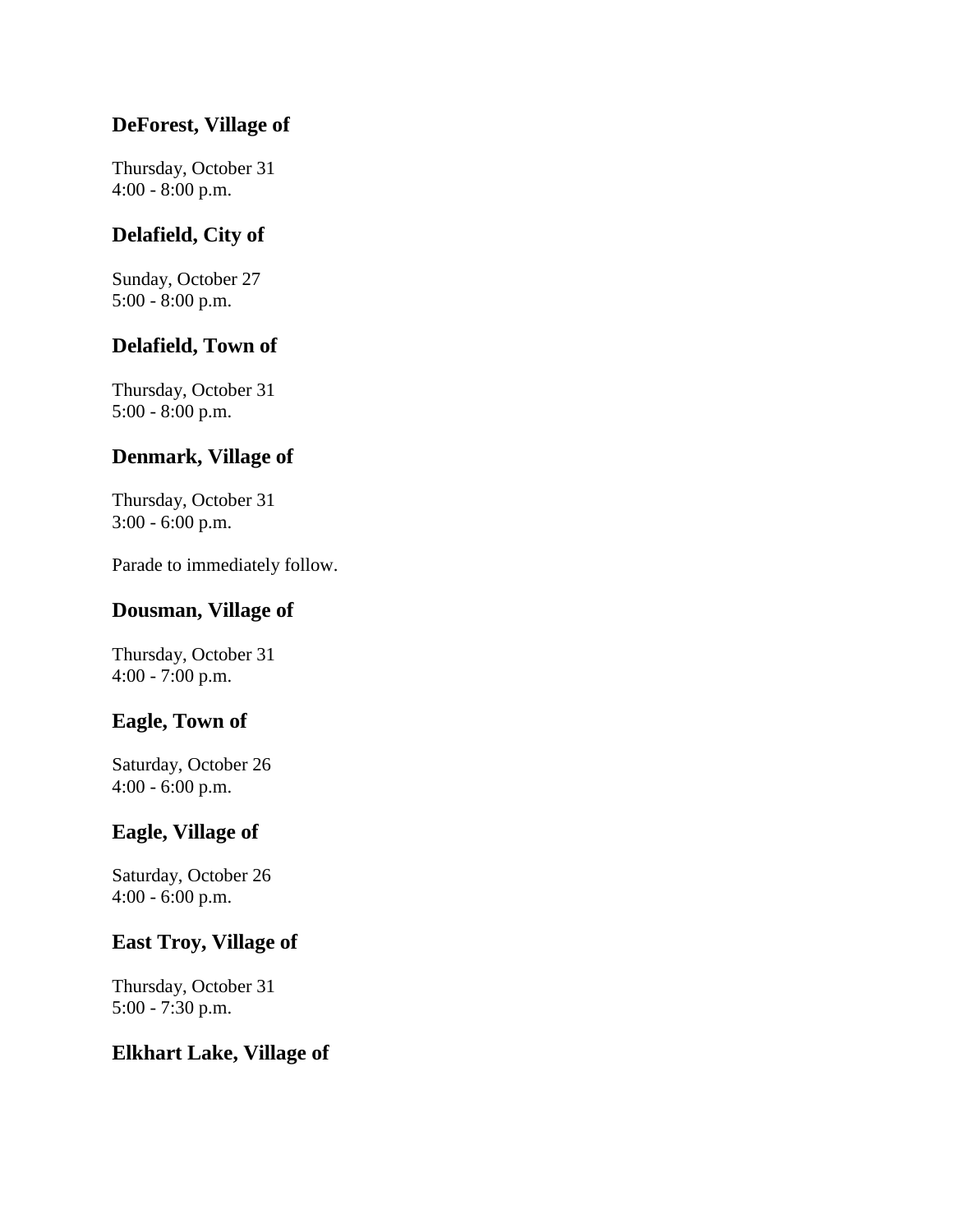Sunday, October 27 3:00 - 5:00 p.m.

# **Elkhorn, City of**

Thursday, October 31 5:00 - 7:00 p.m.

### **Elm Grove, Village of**

Saturday, October 26 5:00 - 7:30 p.m.

#### **Elmwood Park, Village of**

Sunday, November 3 4:00 - 7:00 p.m.

### **Fond du Lac, City of**

Sunday, October 27 3:30 - 5:30 p.m.

# **Fort Atkinson, City of**

Sunday, October 27 2:00 - 5:00 p.m.

# **Fox Point, Village of**

Sunday, October 27 1:00 - 4:00 p.m.

# **Franklin, City of**

Sunday, October 27 4:00 - 7:00 p.m.

### **Fredonia, Village of**

Saturday, October 26 4:00 - 7:00 p.m.

#### **Genesee, Town of**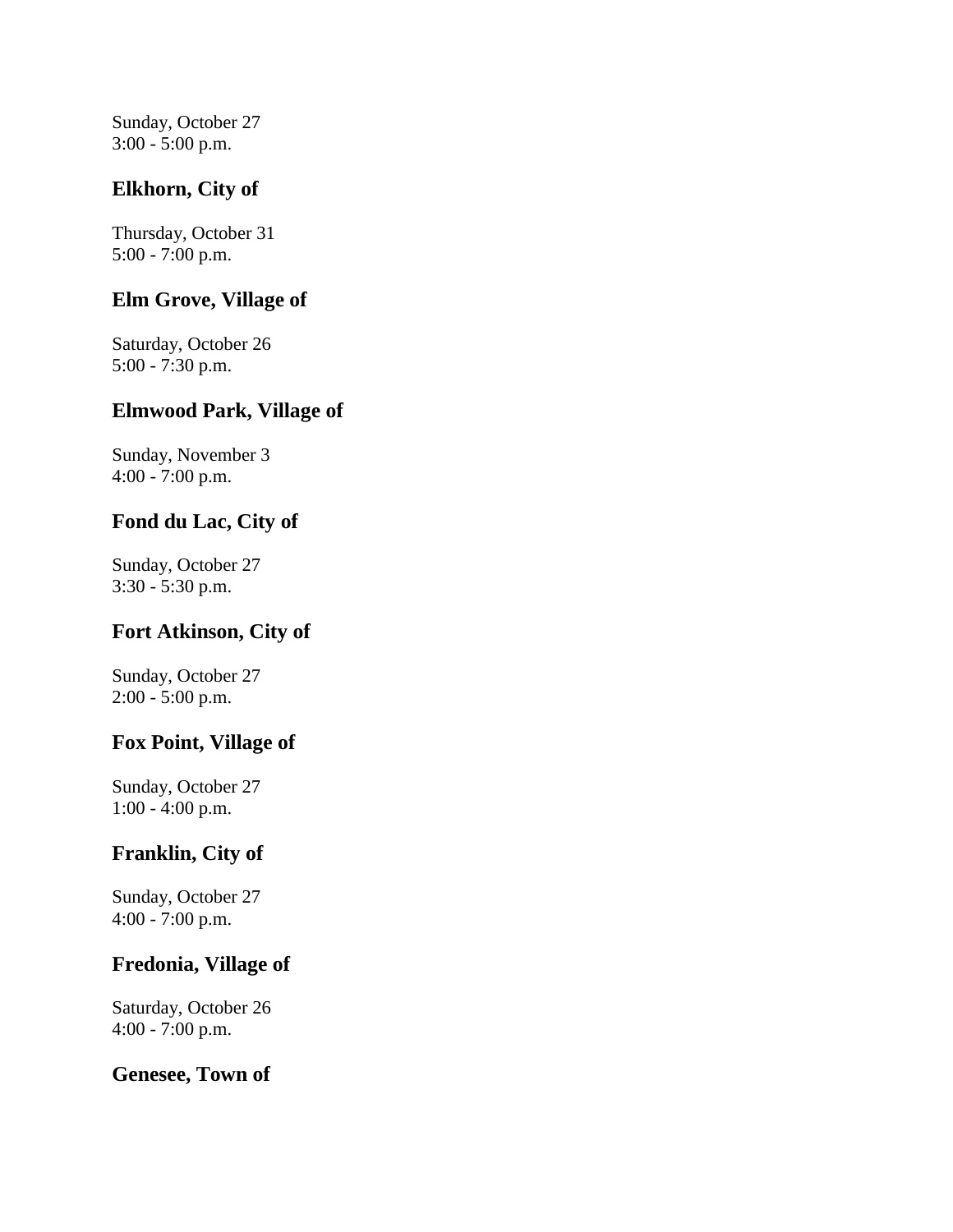Sunday, October 27 4:00 - 7:00 p.m.

#### **Germantown, Village of**

Thursday, October 31 5:30 - 7:30 p.m.

#### **Grafton, Village of**

Sunday, October 27 4:00 - 7:00 p.m.

#### **Grand Chute, Town of**

Thursday, October 31 4:00 - 7:00 p.m.

### **Green Bay, City of**

Thursday, October 31 4:00 - 7:00 p.m.

# **Green Lake, City of**

Sunday, October 27 3:00 - 5:00 p.m.

# **Greendale, Village of**

Sunday, October 27 4:00 - 7:00 p.m.

The Halloween parade will begin at 3 p.m.

# **Greenfield, City of**

Sunday, October 27 1:00 - 4:00 p.m.

#### **Hales Corners, Village of**

Sunday, October 27 4:00 - 7:00 p.m.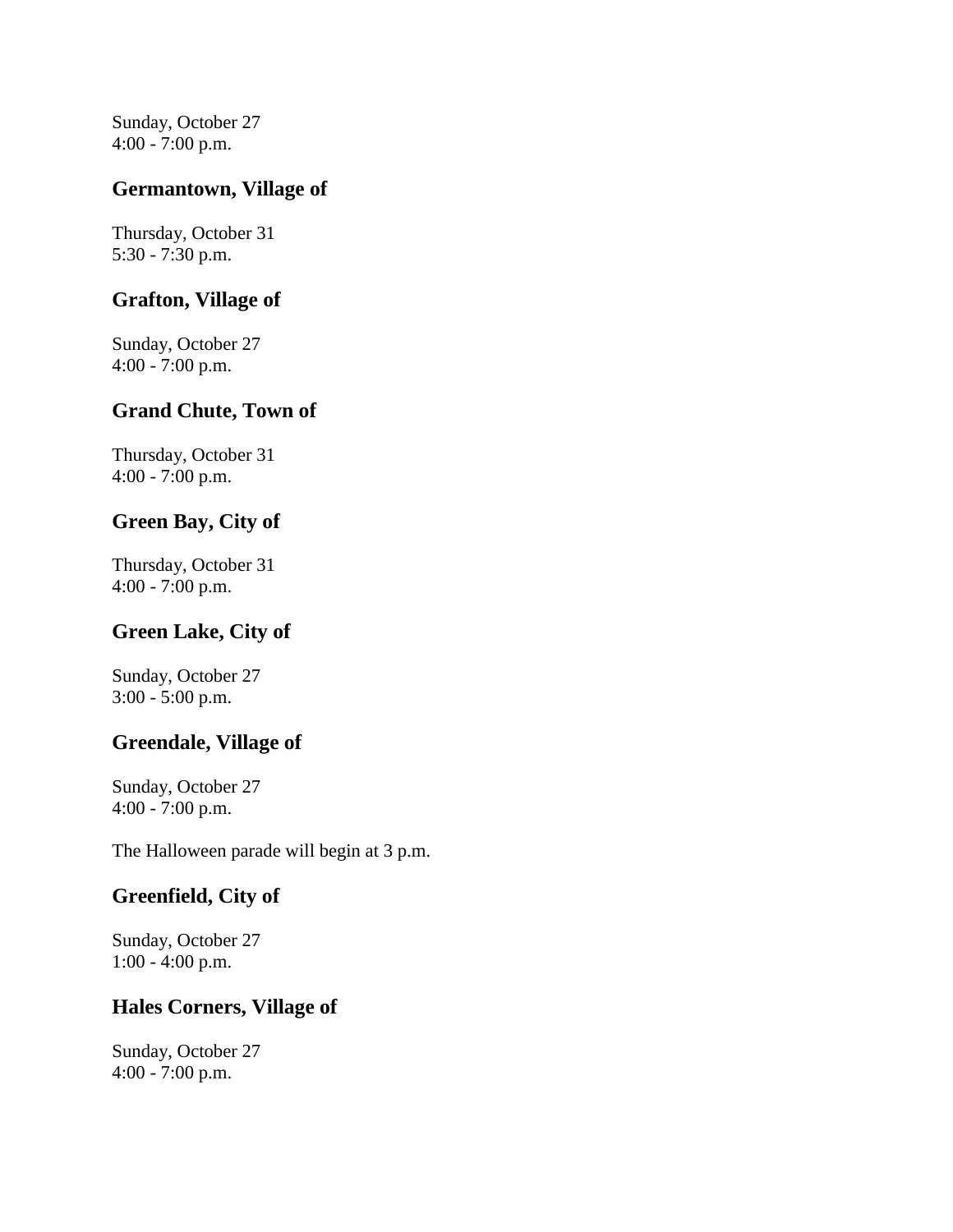Please leave your house light on to let children know that you have treats.

# **Harrison, Town of**

Thursday, October 31 4:00 - 7:00 p.m.

### **Hartford, City of**

Sunday, October 27 5:00 - 7:00 p.m.

### **Hartland, Village of**

Thursday, October 31 6:00 - 8:00 p.m.

Trick-or-treat is always held on October 31st from 6pm to 8pm.

# **Holmen, Village of**

Thursday, October 31 4:00 - 8:00 p.m.

Trick-or-treat is always held on October 31st from 4pm to 8pm.

#### **Hortonville, Village of**

Sunday, October 27 3:00 - 5:00 p.m.

#### **Iron River, Town of**

Thursday, October 31 5:00 - 7:00 p.m.

#### **Ixonia, Town of**

Saturday, October 26 After the 1pm Halloween parade

#### **Jackson, Village of**

Sunday, October 27 5:30 - 7:30 p.m.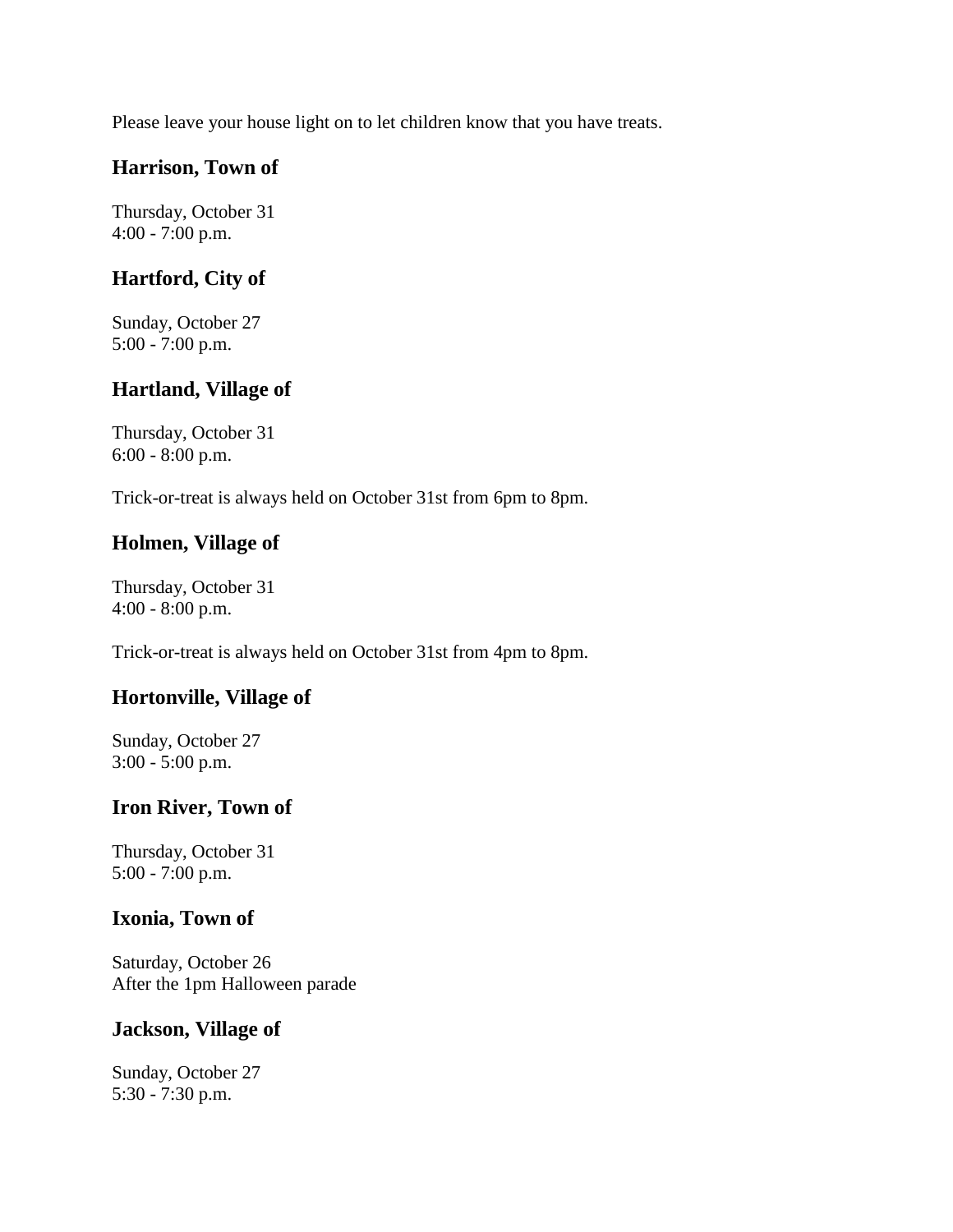#### **Janesville, City of**

Thursday, October 31 5:30 - 7:30 p.m.

#### **Jefferson, City of**

Sunday, October 27 2:00 - 5:00 p.m.

#### **Johnson Creek, Village of**

Thursday, October 31 5:30 - 7:30 p.m.

# **Kaukauna, City of**

Thursday, October 31  $4:00 - 6:00$  p.m.

### **Kenosha, City of**

Thursday, October 31 5:00 - 8:00 p.m.

# **Kewaskum, Village of**

Saturday, October 26 5:00 - 7:00 p.m.

Note: The date (Oct. 31) was changed at the Village Board meeting.

#### **Kimberly, Village of**

Thursday, October 31 5:00 - 7:00 p.m.

# **La Crosse, City of**

Thursday, October 31 4:00 - 8:00 p.m.

Trick or Treating is always on Halloween day (October 31) from 4 p.m. to 8 p.m.

#### **Lake Geneva, City of**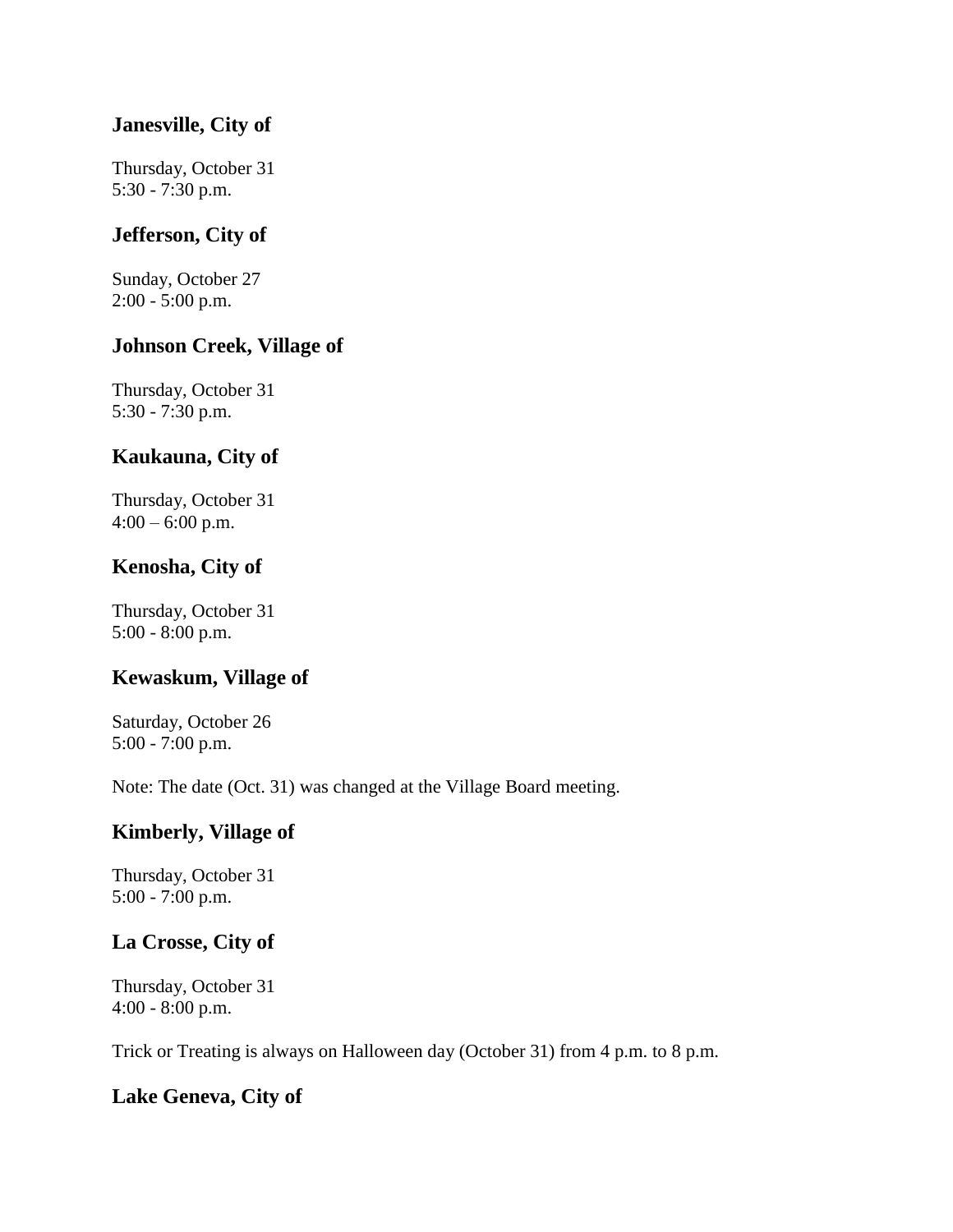Sunday, October 27 1:00 - 4:00 p.m.

### **Lake Mills, City of**

Thursday, October 31 6:00 - 8:00 p.m.

#### **Lake Mills, Town of**

Thursday, October 31 6:00 - 8:00 p.m.

#### **Lake Tomahawk, Town of**

Saturday, October 26  $4:00 - 6:00$  p.m.

#### **Liberty, Town of**

The Town of Liberty does not set a specific date or time for trick-or-treating, but adheres to the Sister Bay's Fire Station fun.

#### **Lisbon, Town of**

Saturday, October 26 5:00 - 8:00 p.m.

#### **Little Chute, Village of**

Thursday, October 31 5:00 - 7:00 p.m.

#### **Livingston, Village of**

Thursday, October 31 4:00 - 7:00 p.m.

#### **Lodi, City of**

Thursday, October 31 5:00 - 8:00 p.m.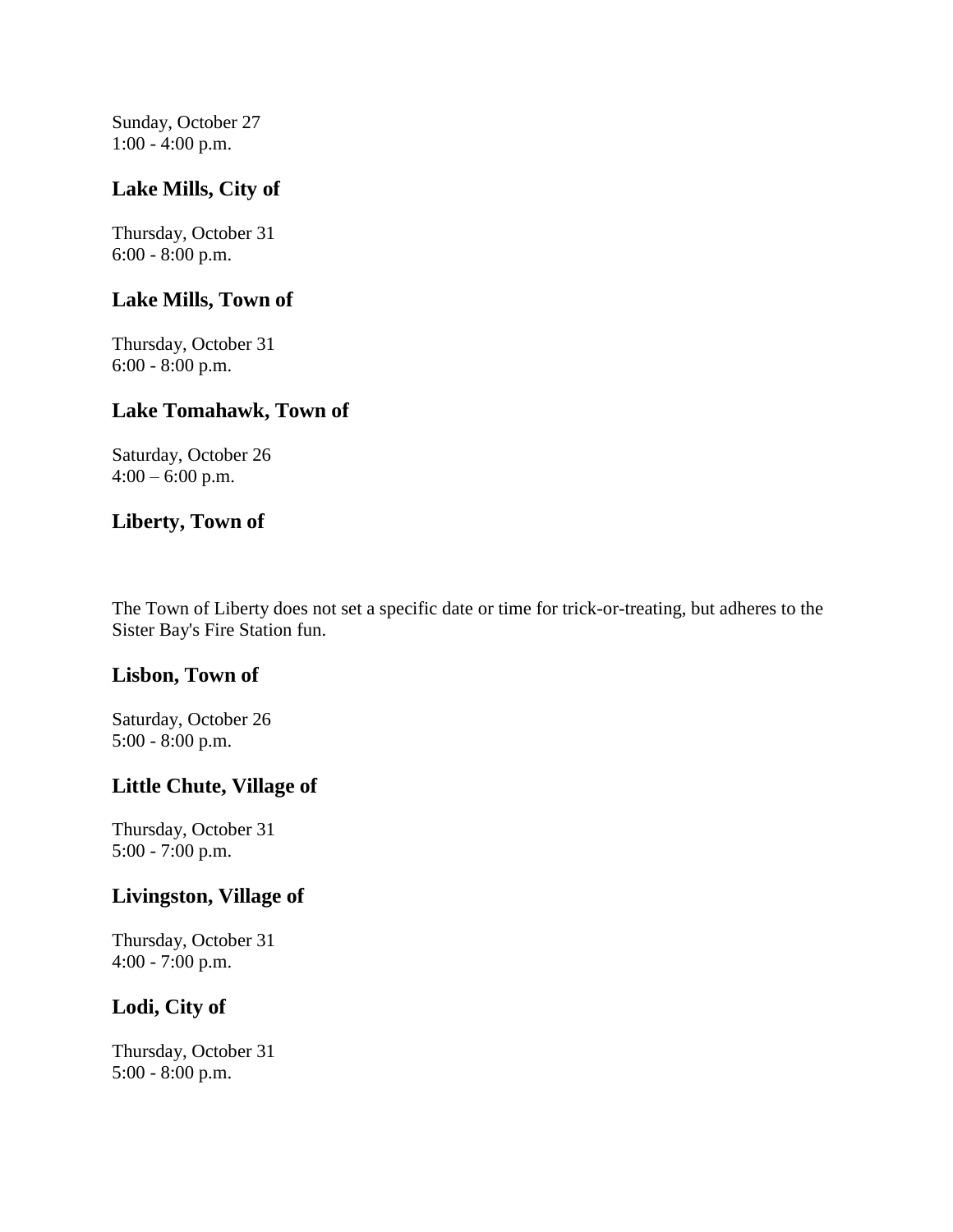The City of Lodi does not set a specific date or time for trick-or-treating, however this is the recommended date & time. Turn your porch lights on to participate and off when you're done.

#### **Lomira, Village of**

Sunday, October 27 3:00 - 5:00 p.m.

### **Lyons, Town of**

Saturday, October 26 3:00 - 5:00 p.m.

#### **Madison, City of**

Thursday, October 31 4:00 - 8:00 p.m.

The City of Madison does not set a specific date or time for trick-or-treating, however this is the recommended date & time.

### **Marathon City, Village of**

Thursday, October 31 4:00 - 7:00 p.m.

# **Marion, City of**

Thursday, October 31 6:00 - 8:00 p.m.

# **Marshfield, City of**

Thursday, October 31 5:30 - 7:30 p.m.

Auxiliary Police will be out to assist during these hours.

#### **Mattoon, Village of**

Sunday, October 27 3:00 - 5:00 p.m.

# **Mayville, City of**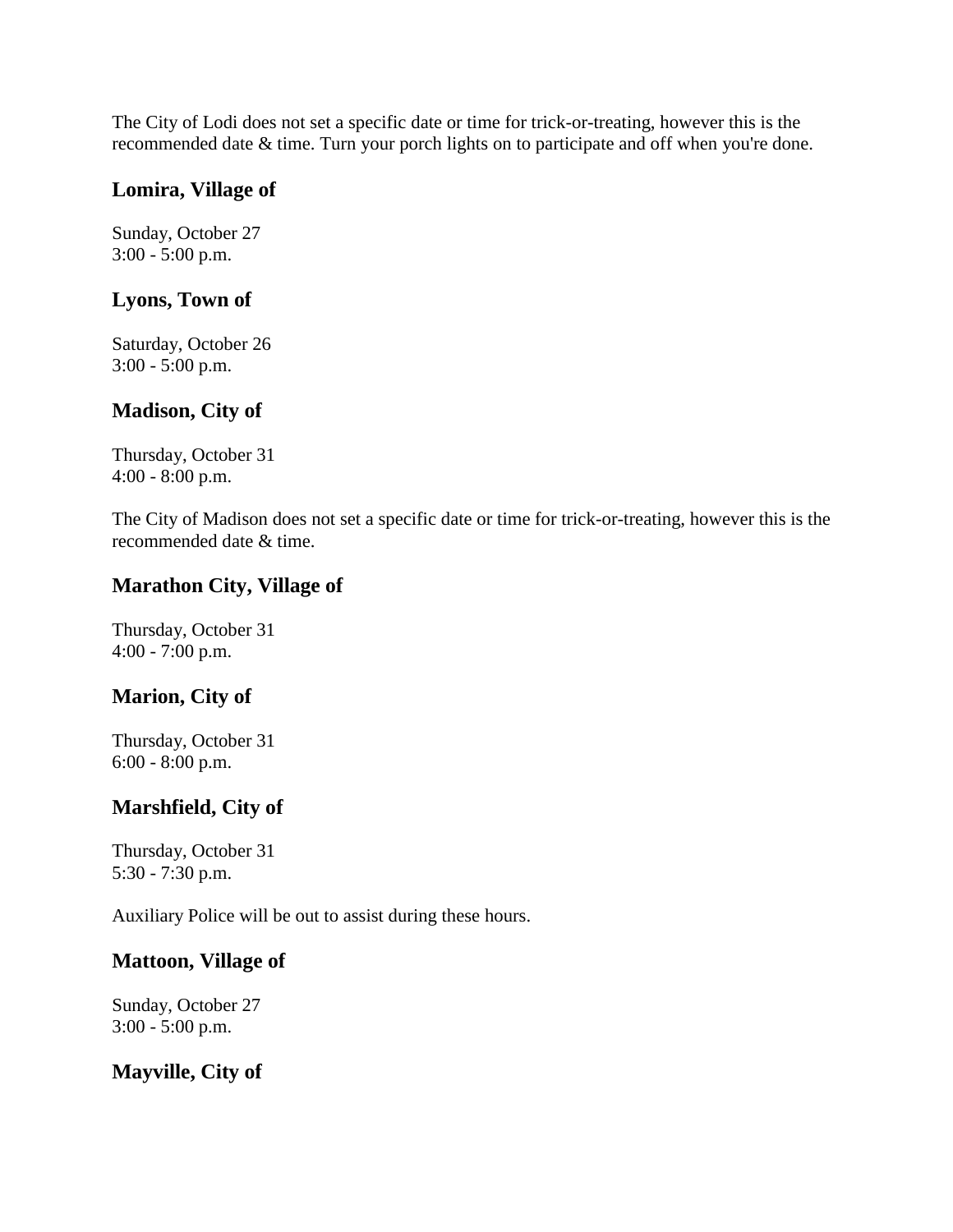Sunday, October 27 1:00 - 3:00 p.m.

#### **Menasha, Town of**

Thursday, October 31 4:00 - 7:00 p.m.

#### **Menomonee Falls, Village of**

Thursday, October 31 5:30 - 7:30 p.m.

#### **Milwaukee, City of**

Sunday, October 27 1:00 - 4:00 p.m.

#### **Minocqua, Town of**

Thursday, October 31 4:00 - 7:00 p.m.

The Island businesses invite trick-or-treaters downtown from 4:00 - 6:00 p.m.

#### **Monticello, Village of**

Thursday, October 31 3:30 - 6:30 p.m.

#### **Mount Pleasant, Village of**

Thursday, October 31 5:00 - 8:00 p.m.

#### **Mukwonago, Village of**

Sunday, October 27  $4:00 - 6:00$  p.m.

#### **Muskego, City of**

Thursday, October 31 6:00 - 8:00 p.m.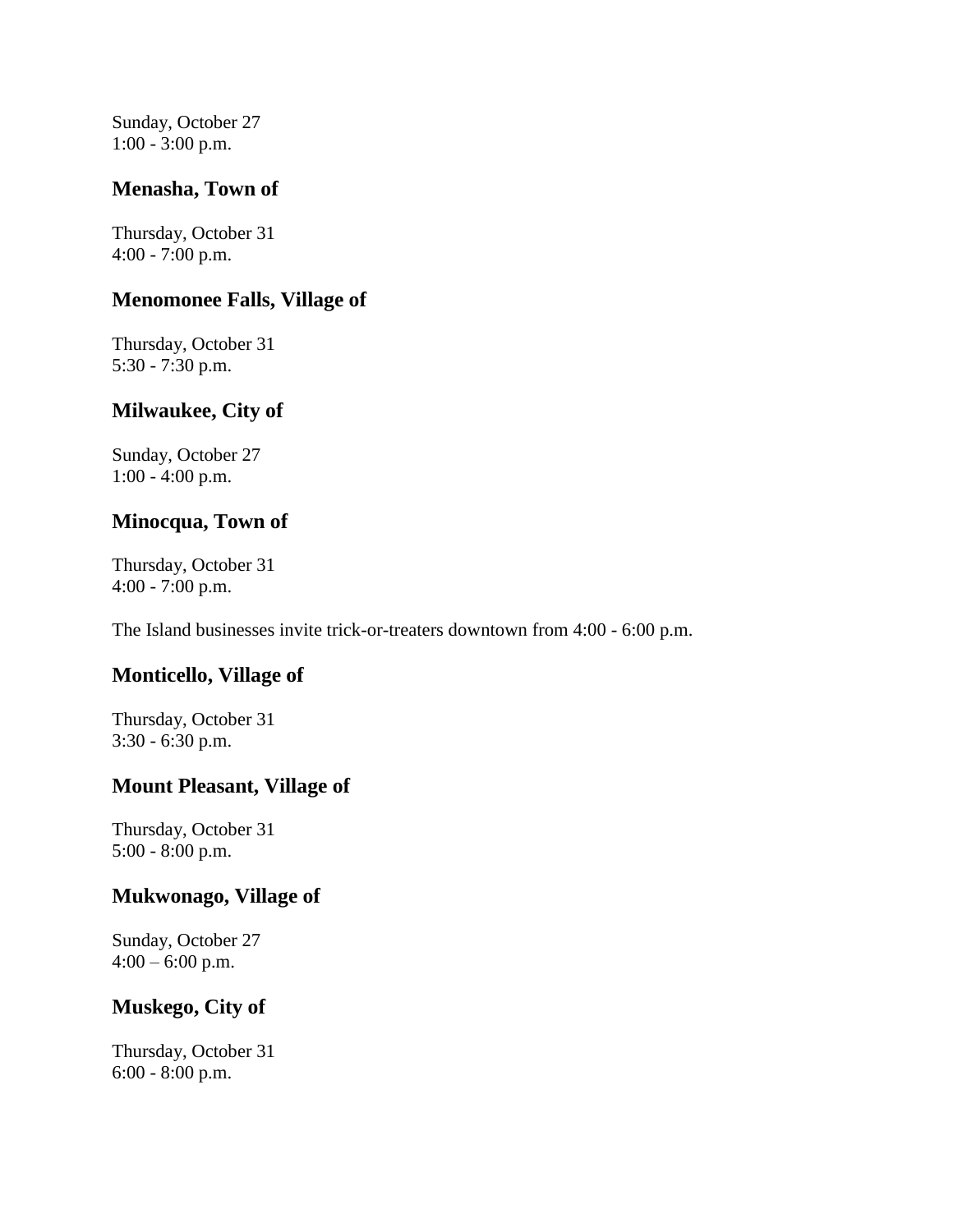#### **Nashotah, Village of**

Sunday, October 27 5:00 - 8:00 p.m.

### **Neenah, City of**

Thursday, October 31 4:00 - 7:00 p.m.

Trick or Treating is always on Halloween day (October 31) from 4 p.m. to 7 p.m.

#### **Neosho, Village of**

Sunday, October 27 1:00 - 3:00 p.m.

### **New Berlin, City of**

Sunday, October 27 4:00 - 7:00 p.m.

### **New London, City of**

Thursday, October 31 5:00 - 7:30 p.m.

### **Newburg, Village of**

Saturday, October 26 3:00 - 6:00 p.m.

### **North Prairie, Village of**

Sunday, October 27 4:00 - 7:00 p.m.

#### **Norway, Town of**

Thursday, October 31 5:00 - 7:00 p.m.

#### **Oak Creek, City of**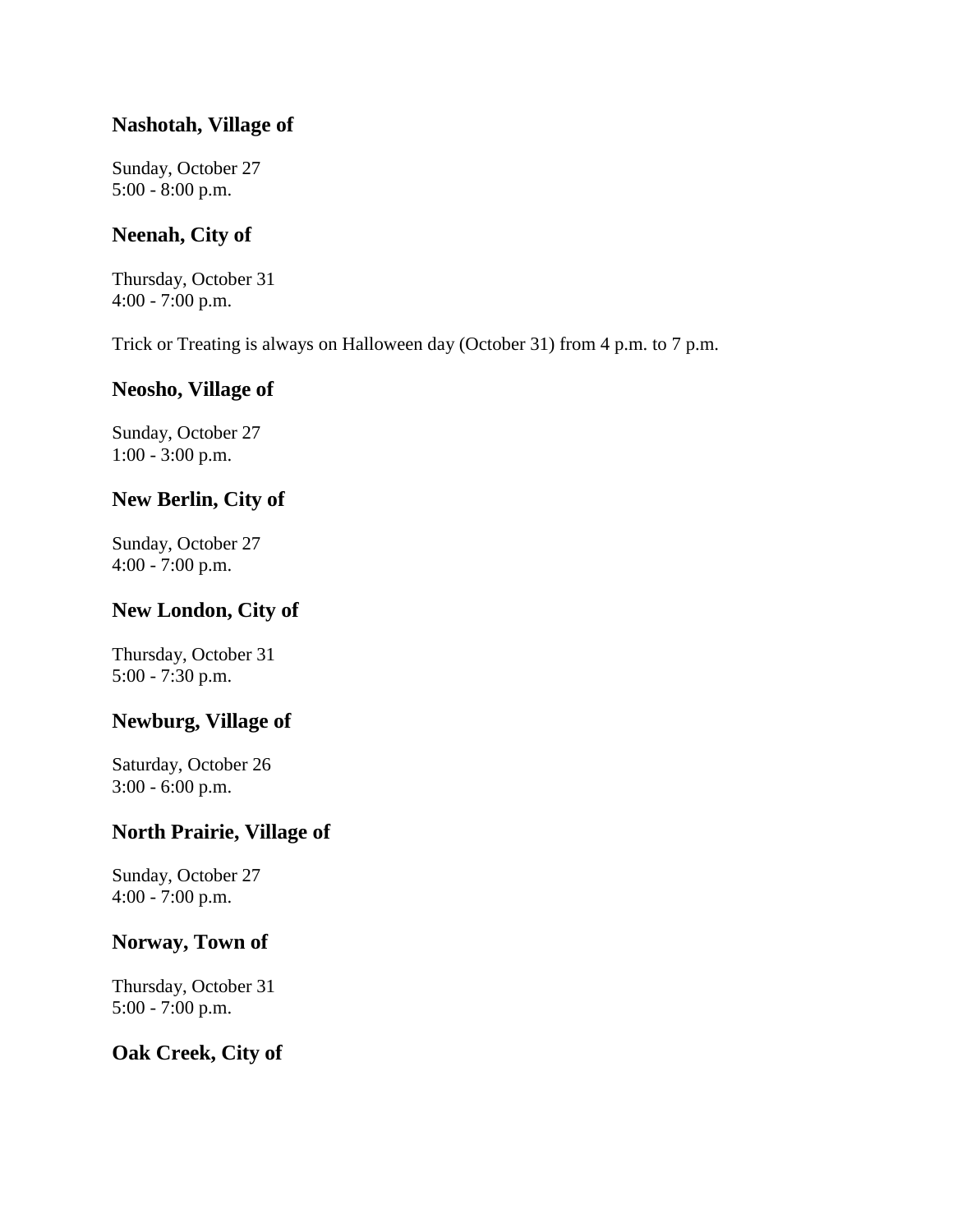Sunday, October 27  $4:00 - 6:00$  p.m.

Safe Site at the OC Historical Grounds and City Wide Trick or Treat

#### **Oconomowoc, City of**

Saturday, October 26 6:00 - 8:00 p.m.

Oconomowoc Lions Halloween Parade will precede trick-or-treating. Parade lineup is at 3 p.m. in the parking lot located behind First Bank Financial Centre on Church Street. The parade begins at 4 and heads east on Wisconsin Avenue, south on Cross Street to Main Street, to Forest Street ending in Roosevelt Park. Cash prizes awarded to best costume. The Lions will serve hot dogs at the Roosevelt Park pavilion after the parade.

#### **Oconto Falls, City of**

Thursday, October 31 4:00 - 6:00 p.m.

### **Oconto, City of**

Thursday, October 31 4:00 - 6:00 p.m.

#### **Oregon, Village of**

Thursday, October 31 5:00 - 8:00 p.m.

#### **Oshkosh, City of**

Thursday, October 31 5:00 - 7:00 p.m.

#### **Pardeeville, Village of**

Thursday, October 31 4:00 - 7:00 p.m.

Cambria, 5 to 7 p.m.; Poynette, 5 to 8 p.m.; and Westfield, 5 to 7 p.m.

#### **Pewaukee, City of**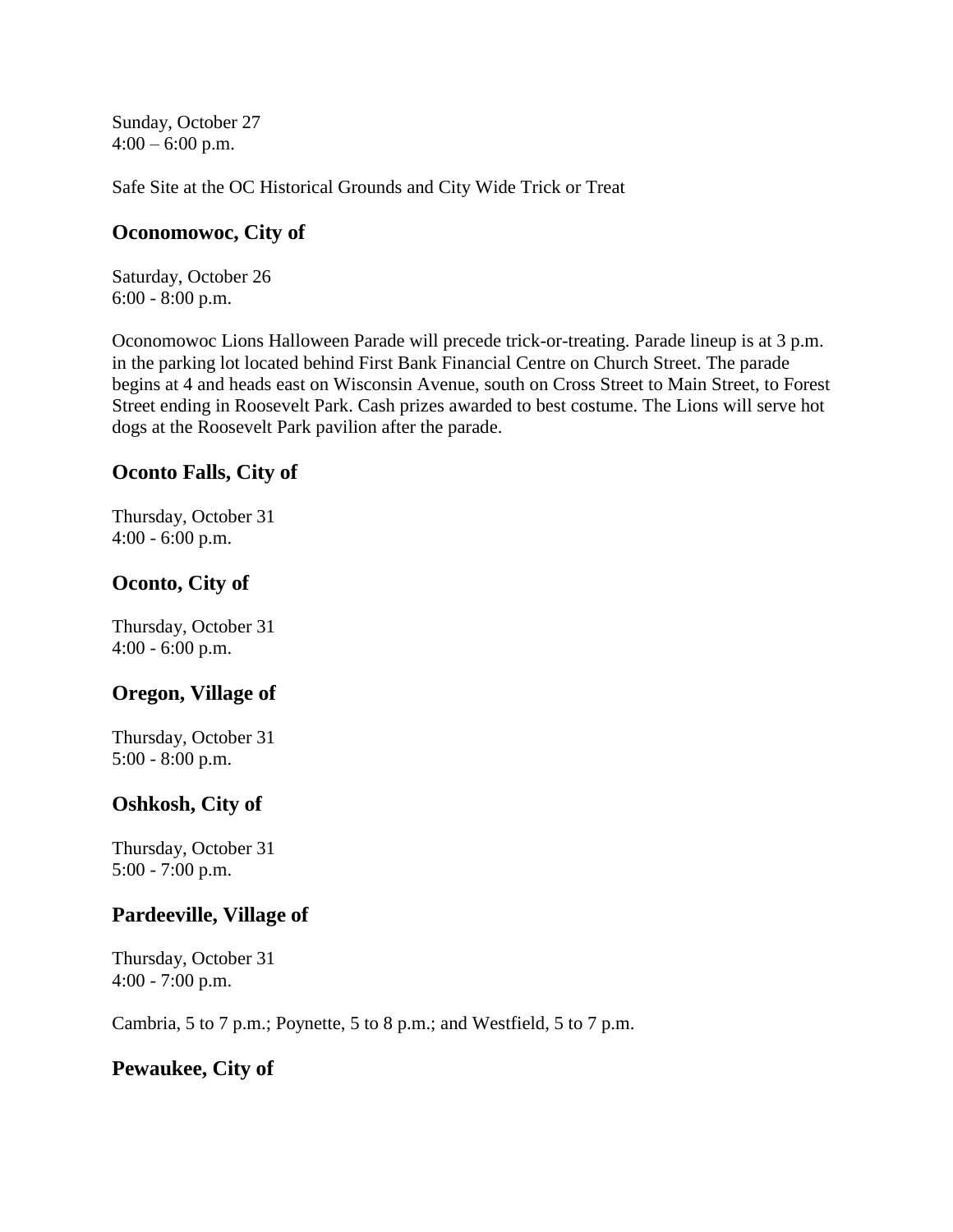Thursday, October 31 4:00 - 7:00 p.m.

#### **Pewaukee, Village of**

Thursday, October 31 4:00 - 7:00 p.m.

#### **Platteville, City of**

Thursday, October 31 4:00 - 7:00 p.m.

#### **Pleasant Prairie, Village of**

Sunday, October 27 3:00 - 6:00 p.m.

The Village would like to remind residents to be safety minded during Trick or Treat hours and that no leaf burning is permitted on Trick or Treat day.

### **Plymouth, City of**

Sunday, October 27 3:00 - 5:00 p.m.

#### **Port Washington, City of**

Saturday, October 26 4:00 - 7:00 p.m.

# **Portage, City of**

Thursday, October 31 4:00 - 7:00 p.m.

#### **Poynette, Village of**

Thursday, October 31 5:00 - 8:00 p.m.

#### **Racine, City of**

Sunday, November 3 4:00 - 7:00 p.m.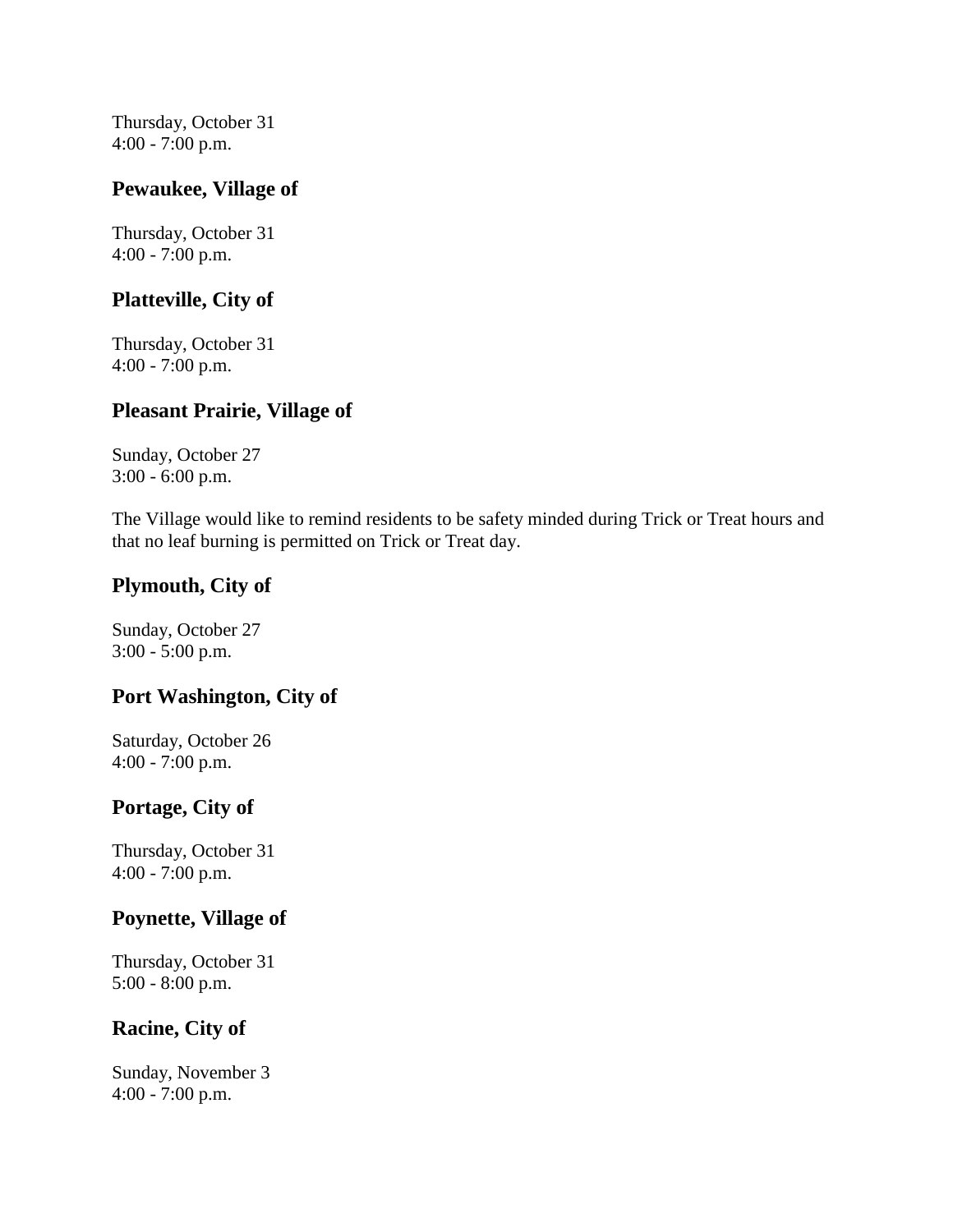### **Raymond, Town of**

Sunday, October 27 5:00 - 7:00 p.m.

### **Reedsburg, City of**

Thursday, October 31 4:00 - 7:00 p.m.

#### **Reedsville, Village of**

Sunday, October 27 2:00 - 4:00 p.m.

# **Reeseville, Village of**

Sunday, October 27 3:00 - 5:00 p.m.

# **Rhinelander, City of**

Thursday, October 31 4:00 - 7:00 p.m.

# **Rib Mountain, Town of**

Thursday, October 31 4:00 - 7:00 p.m.

#### **Richfield, Village of**

Saturday, October 26 3:00 - 6:00 p.m.

#### **Richland Center, City of**

Thursday, October 31 5:00 - 7:30 p.m.

#### **Rio, Village of**

Sunday, October 27 2:00 - 4:00 p.m.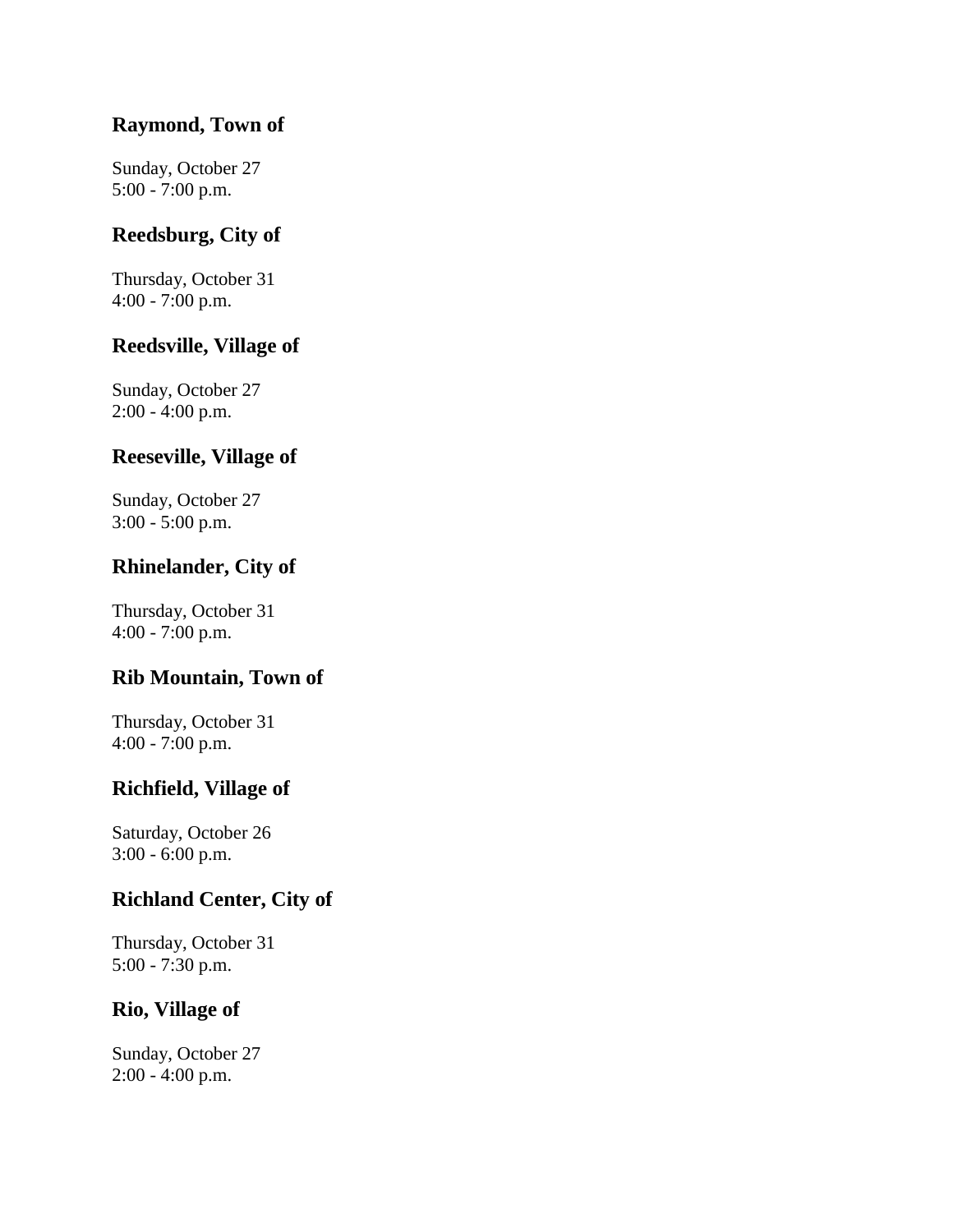### **Ripon, City of**

Sunday, October 27 3:00 - 5:00 p.m.

#### **River Falls, Town of**

The Town of River Falls does not set a specific date or time for trick-or-treating.

#### **Rochester, Village of**

Sunday, October 27 3:00 - 6:00 p.m.

#### **Rosendale, Village of**

Thursday, October 31 5:30 - 7:00 p.m.

#### **Salem, Town of**

Thursday, October 31 4:00 - 7:00 p.m.

#### **Saukville, Village of**

Sunday, October 27 4:00 - 7:00 p.m.

#### **Seymour, City of**

Thursday, October 31 4:00 - 6:00 p.m.

Trick or Treat from 4-6 p.m. with a parade starting on the corner of Factory & Main to follow.

#### **Shawano, City of**

Thursday, October 31 5:00 - 7:00 p.m.

#### **Sheboygan, City of**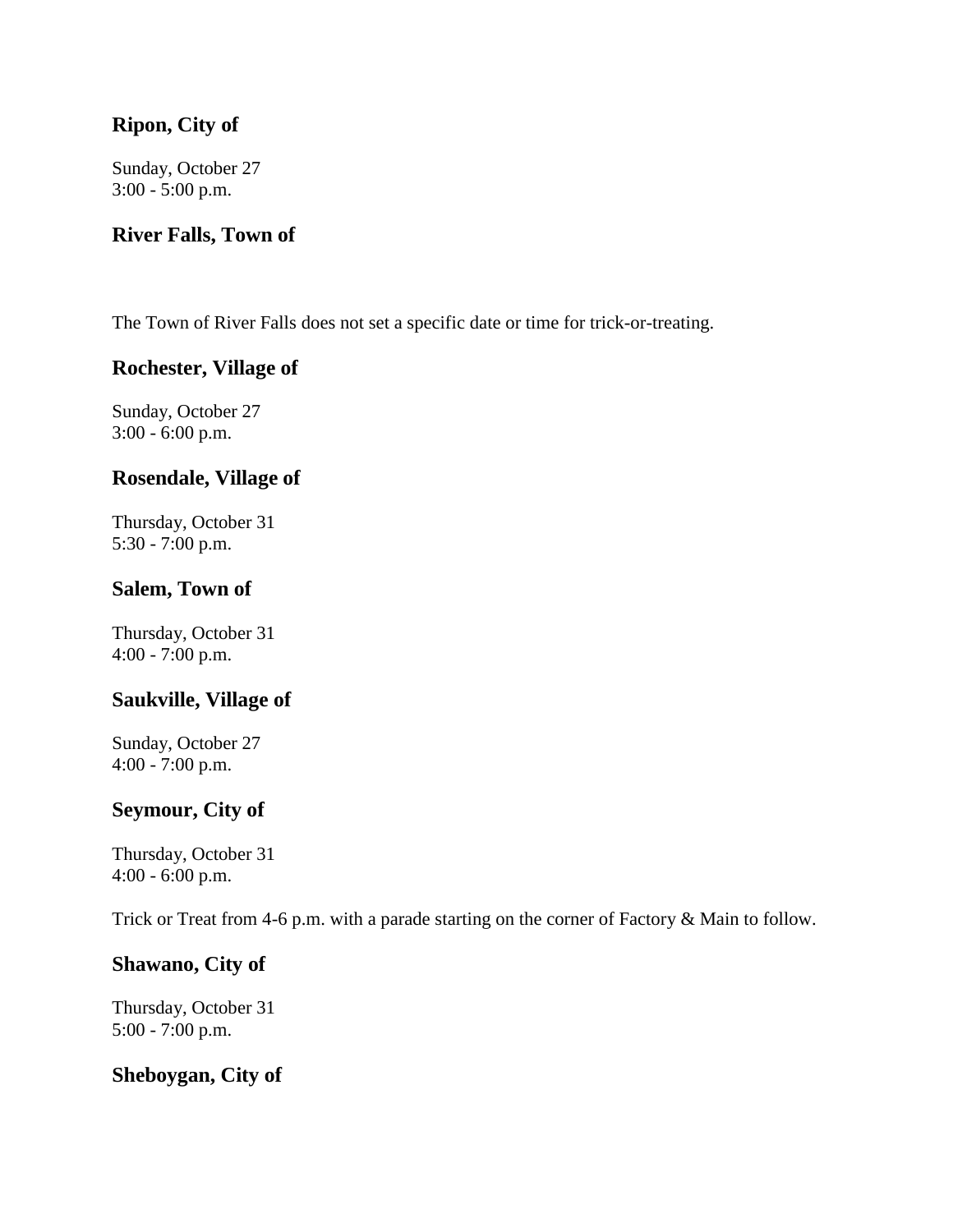Thursday, October 31 4:00 - 7:00 p.m.

### **Shorewood, Village of**

Sunday, October 27 2:00 - 4:00 p.m.

#### **Slinger, Village of**

Saturday, October 26 5:00 - 7:00 p.m.

#### **South Milwaukee, City of**

Thursday, October 31 5:30 - 7:30 p.m.

#### **Sparta, City of**

Thursday, October 31 4:30 - 8:00 p.m.

#### **St. Francis, City of**

Sunday, October 27 2:00 - 4:00 p.m.

#### **Stevens Point, City of**

Sunday, October 27 4:00 - 7:00 p.m.

#### **Sturtevant, Village of**

Thursday, October 31 5:00 - 7:00 p.m.

#### **Suamico, Village of**

Thursday, October 31 4:00 - 7:00 p.m.

#### **Summit, Village of**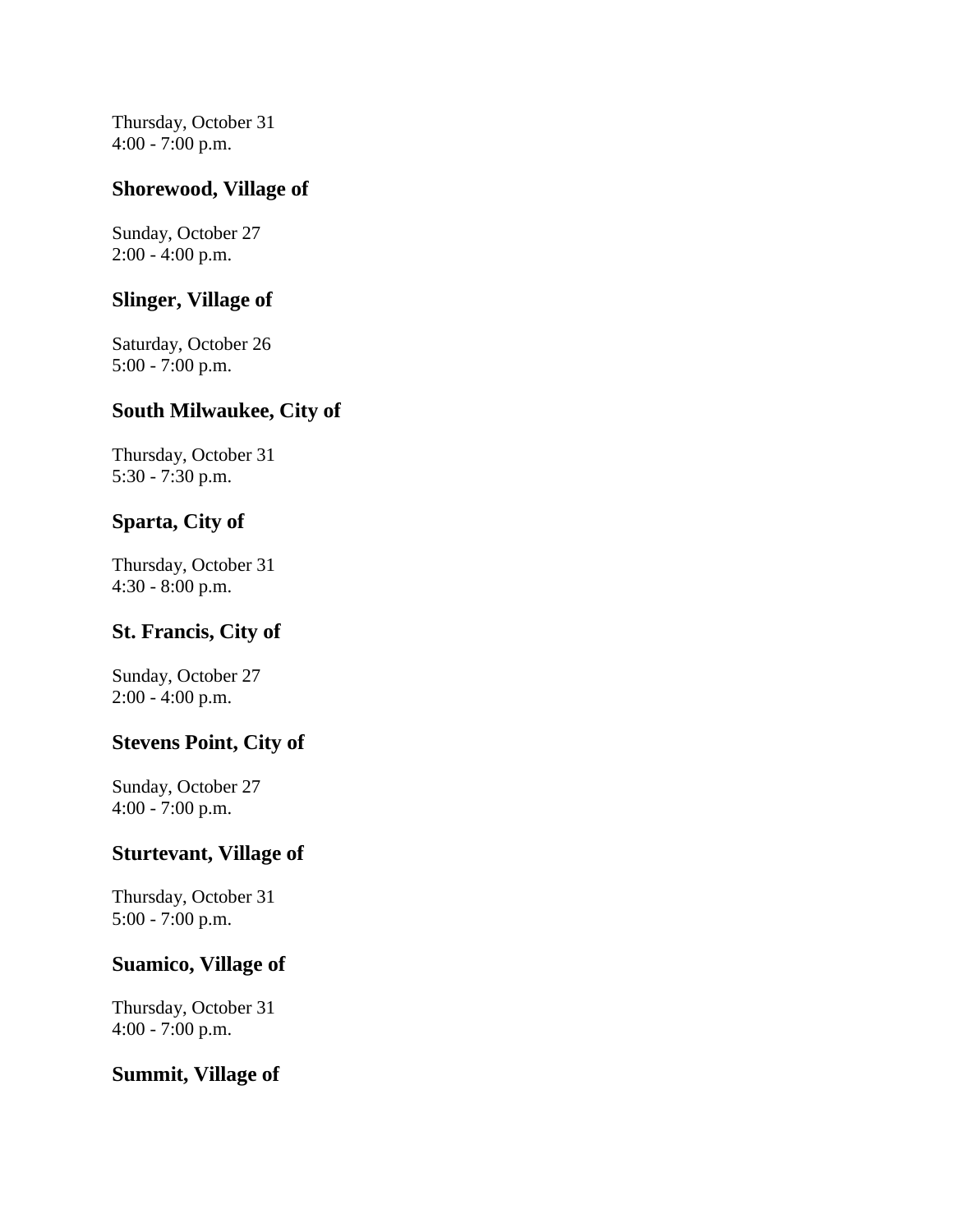Thursday, October 31 6:00 - 8:00 p.m.

### **Sun Prairie, City of**

Thursday, October 31 5:00 - 7:00 p.m.

#### **Sussex, Village of**

Saturday, October 26 6:00 - 8:00 p.m.

#### **Theresa, Village of**

Sunday, October 27 3:00 - 6:00 p.m.

#### **Thiensville, Village of**

Sunday, October 27 4:00 - 7:00 p.m.

#### **Three Lakes, Town of**

Thursday, October 31 Starts at dusk

# **Tigerton, Village of**

Thursday, October 31 5:00 - 7:00 p.m.

# **Tomah, City of**

Thursday, October 31 5:00 - 8:00 p.m.

Trick-or-treat is always held on October 31st from 5pm to 8pm. Leave front porch / front door light on to indicate you are welcoming trick or treaters.

#### **Trempealeau, Town of**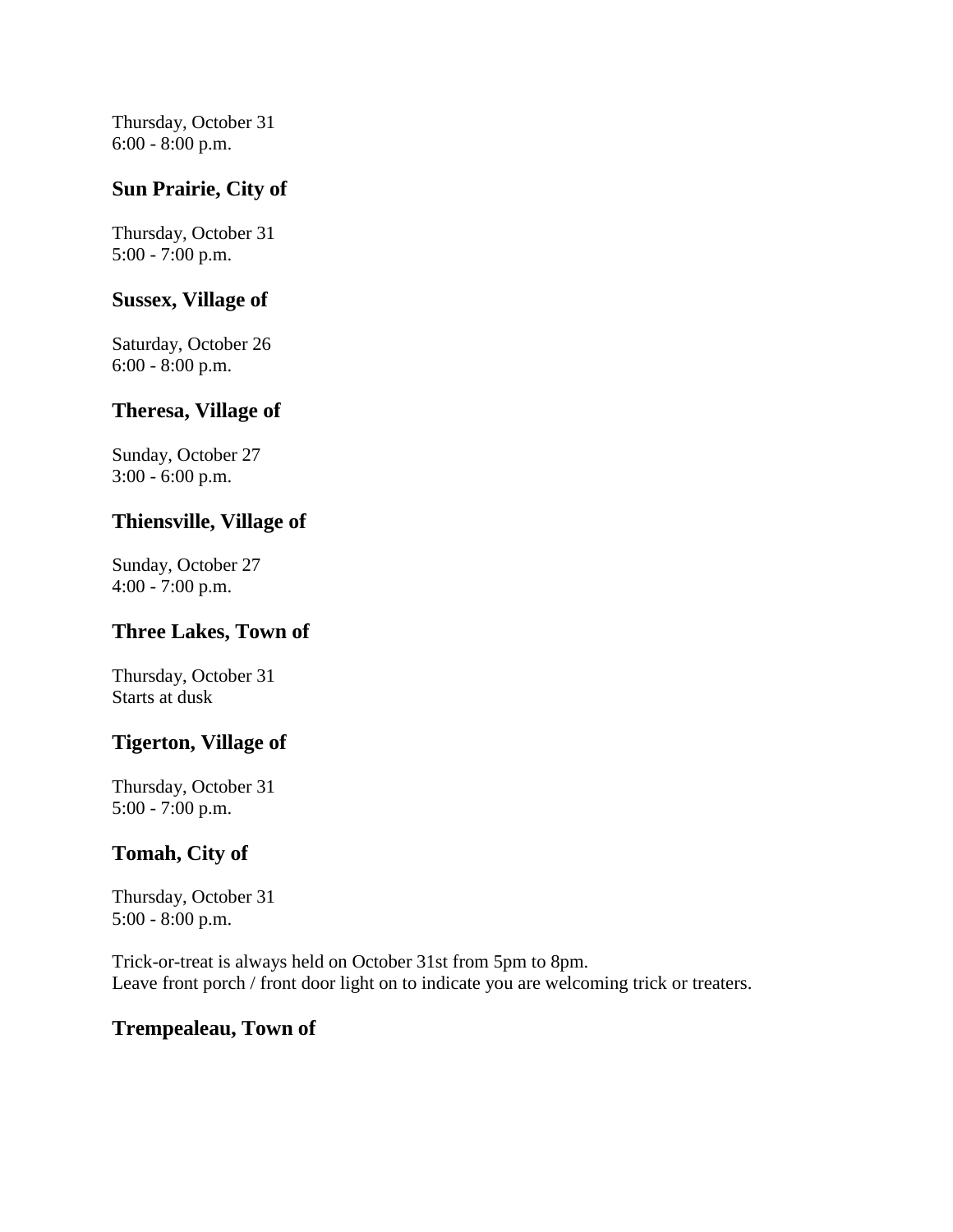The Town of Trempealeau does not set a specific date or time for trick-or-treating.

### **Trenton, Town of**

Saturday, October 26 4:00 - 6:00 p.m.

### **Turtle, Town of**

The Town of Turtle does not set a specific date or time for trick-or-treating, but adheres to the City of Beloit's date and times.

#### **Twin Lakes, Village of**

Thursday, October 31 4:00 - 7:00 p.m.

### **Two Rivers, City of**

Thursday, October 31 4:30 - 7:00 p.m.

#### **Union Grove, Village of**

Thursday, October 31 5:30 - 7:30 p.m.

#### **Vernon, Town of**

Sunday, October 27 1:00 - 3:00 p.m.

#### **Verona, City of**

Thursday, October 31 5:00 - 8:00 p.m.

#### **Verona, Town of**

The Town of Verona does not set a specific date or time for trick-or-treating, but adheres to the City of Verona's date and times.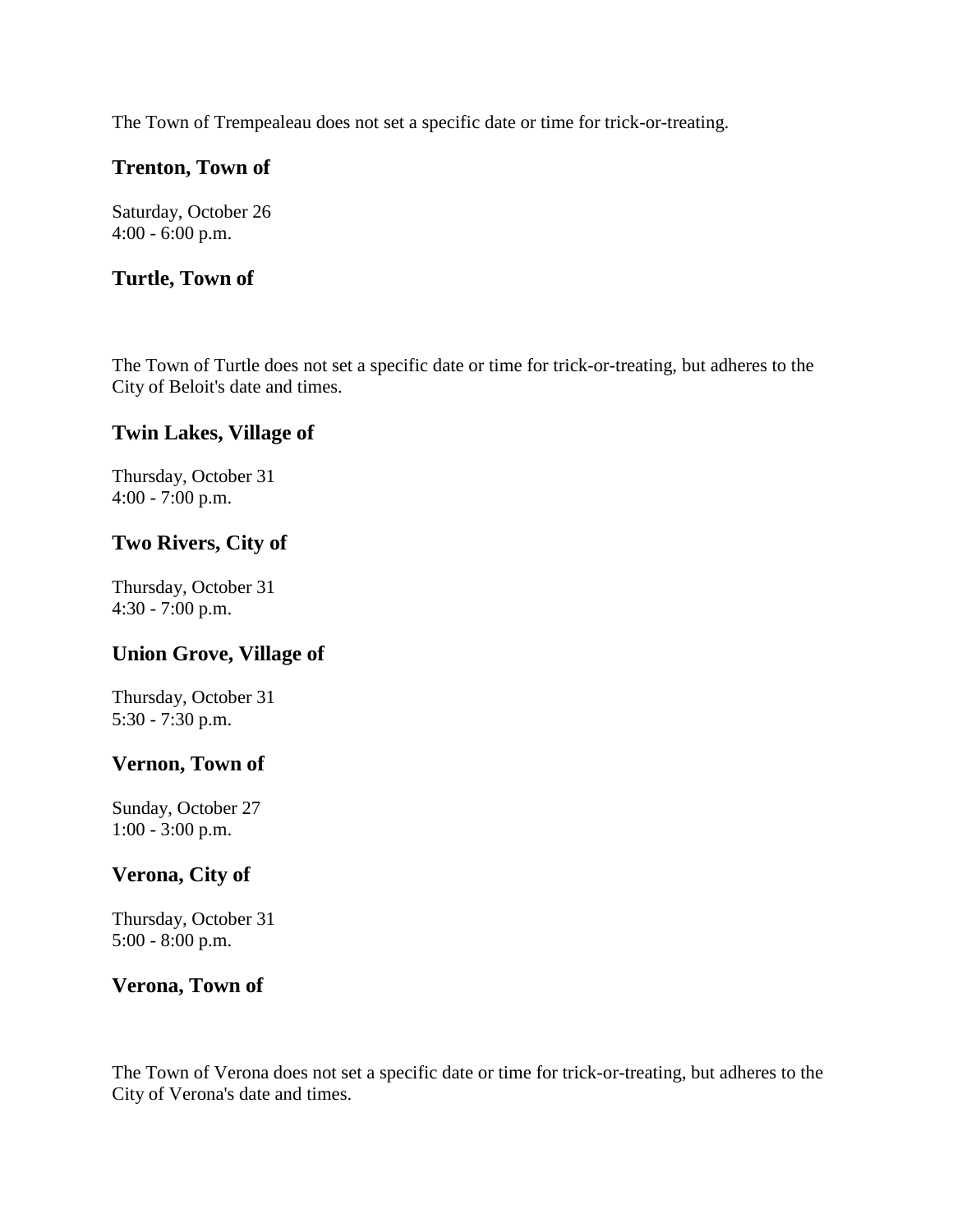#### **Wales, Village of**

Sunday, October 27 4:00 - 7:00 p.m.

#### **Walworth, Town of**

Thursday, October 31  $4:00 - 6:00$  p.m.

### **Washburn, City of**

Wednesday, October 30 5:00 - 8:00 p.m.

The City of Washburn does not set the times, but date would be October 30th and most parents and kids are out between 5PM and 8PM.

#### **Waterford, Town of**

Thursday, October 31 5:00 - 7:30 p.m.

#### **Waterford, Village of**

Thursday, October 31 5:30 - 7:30 p.m.

#### **Waterloo, City of**

Sunday, October 27 2:00 - 5:00 p.m.

# **Watertown, City of**

Sunday, October 27 1:00 - 4:00 p.m.

Enjoy trick or treating in Watertown on Sunday, 10/27, from 1-4pm, followed by the Halloween parade of all the ghosts and goblins down Main Street.

#### **Waukesha, City of**

Thursday, October 31 5:00 - 7:00 p.m.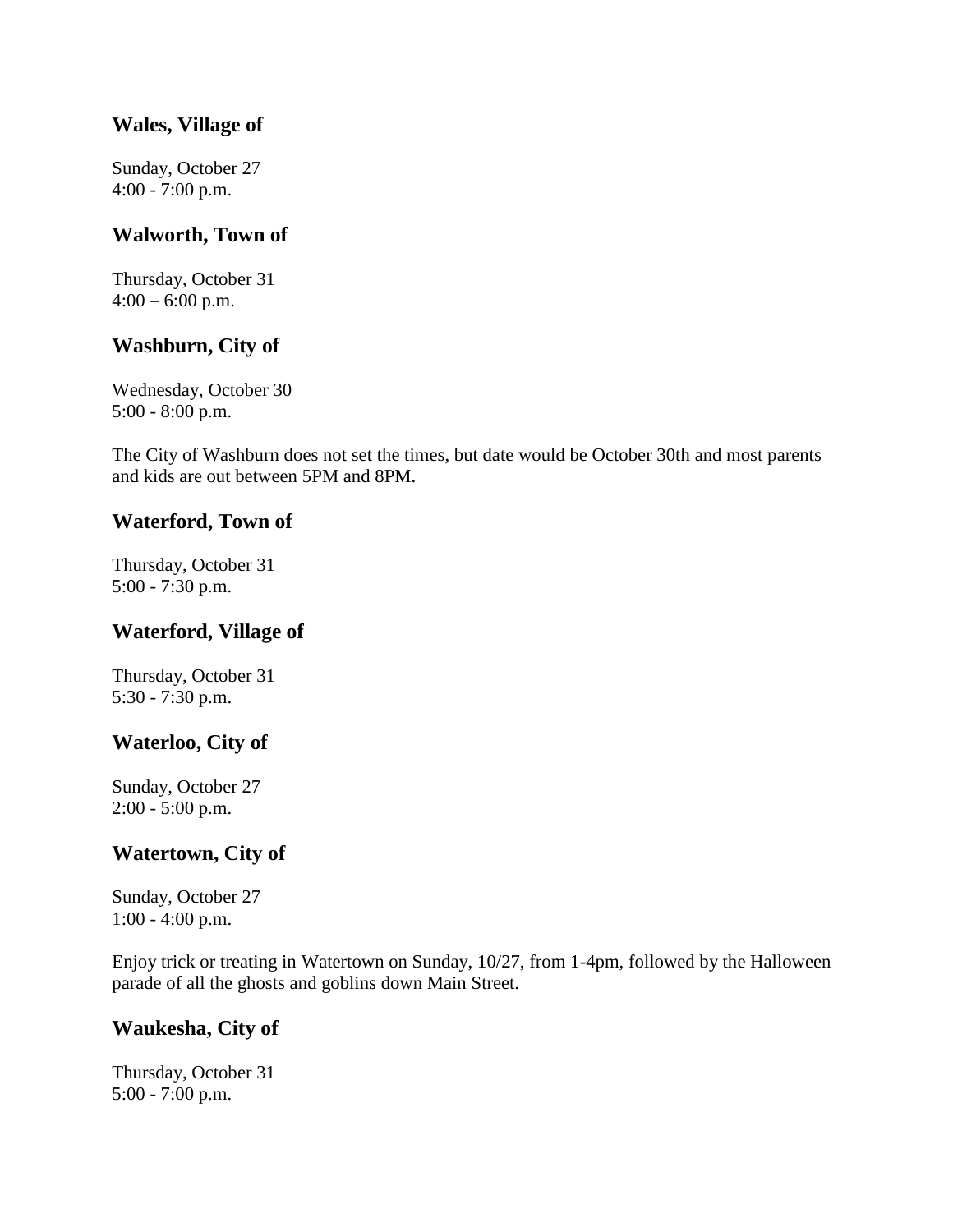### **Waukesha, Town of**

Thursday, October 31 5:00 - 7:00 p.m.

#### **Waunakee, Village of**

Thursday, October 31 5:00 - 7:00 p.m.

### **Waupaca, City of**

Thursday, October 31 5:00 - 7:00 p.m.

# **Waupun, City of**

Thursday, October 31 4:30 - 6:30 p.m.

### **Wausau, City of**

Thursday, October 31 4:00 - 7:00 p.m.

# **Wauwatosa, City of**

Sunday, October 27 1:00 - 4:00 p.m.

#### **Webster, Village of**

Thursday, October 31 4:00 - 8:00 p.m.

#### **Wescott, Town of**

Thursday, October 31 4:00 - 7:00 p.m.

# **West Allis, City of**

Sunday, October 27 1:00 - 3:00 p.m.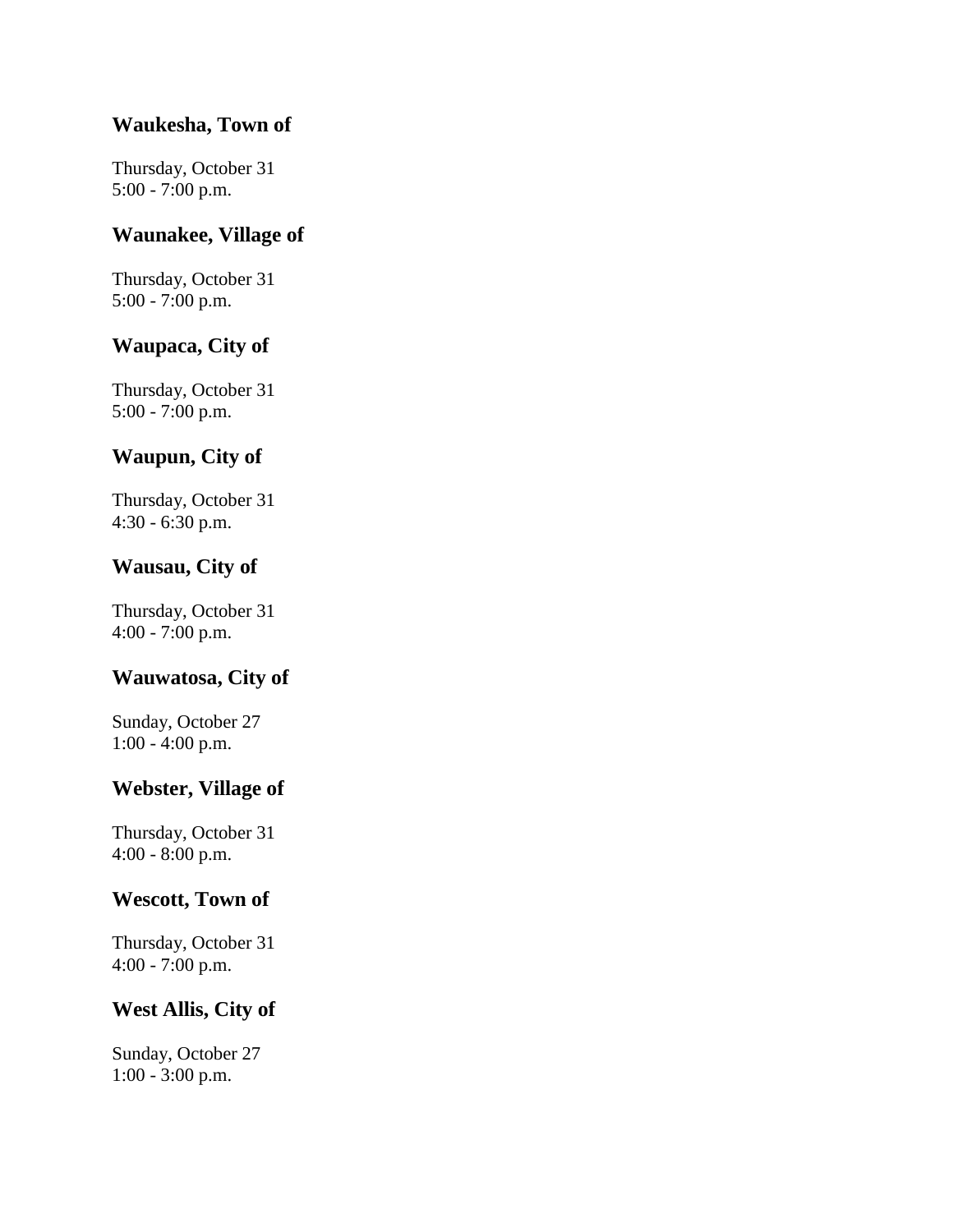Extra care should be taken by all vehicular traffic during this time to provide safety for children while they are out. As a reminder, all residents are encouraged to light their porch/post list if they are participating in Meet 'n Treat. Parents and children are asked to respect those places where the light is not lit by not stopping at that location.

### **West Baraboo, Village of**

Thursday, October 31 4:00 - 7:00 p.m.

# **West Bend, City of**

Saturday, October 26  $4:00 - 6:00$  p.m.

### **West Point, Town of**

The Town of West Point does not set a specific date or time for trick-or-treating.

#### **West Salem, Village of**

Thursday, October 31 4:00 - 8:00 p.m.

# **Westfield, Village of**

Thursday, October 31 5:00 - 7:00 p.m.

#### **Weston, Town of**

Thursday, October 31 4:00 - 7:00 p.m.

#### **Weston, Village of**

Thursday, October 31 4:00 - 7:00 p.m.

#### **Westport, Town of**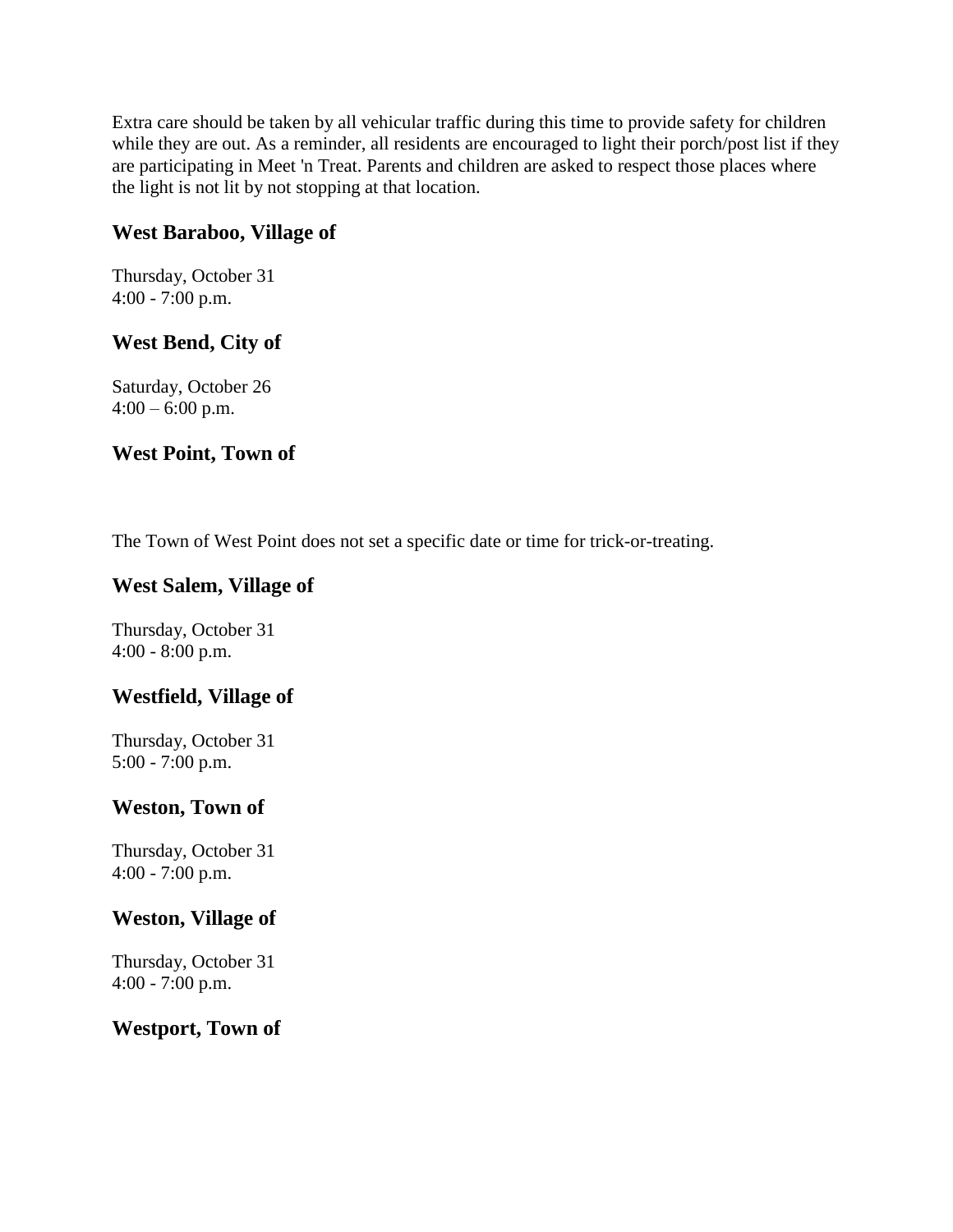The Town of Westport does not set a specific date or time for trick-or-treating, but adheres to the Village of Waunakee's date and times.

#### **Wheatland, Town of**

Sunday, October 27 2:00 - 5:00 p.m.

### **Whitefish Bay, Village of**

Sunday, October 27 4:00 - 6:00 p.m.

### **Whitehall, City of**

Thursday, October 31 4:30 - 6:30 p.m.

Those wishing to have trick or treaters should leave their porch light on.

### **Whitewater, City of**

Thursday, October 31 4:00 - 7:00 p.m.

#### **Whiting, Village of**

Sunday, October 27 4:00 - 7:00 p.m.

#### **Wild Rose, Village of**

Sunday, October 27 3:00 - 5:00 p.m.

#### **Williams Bay, Village of**

Sunday, October 27 2:00 - 5:00 p.m.

#### **Wind Lake**

Thursday, October 31 5:00 - 7:00 p.m.